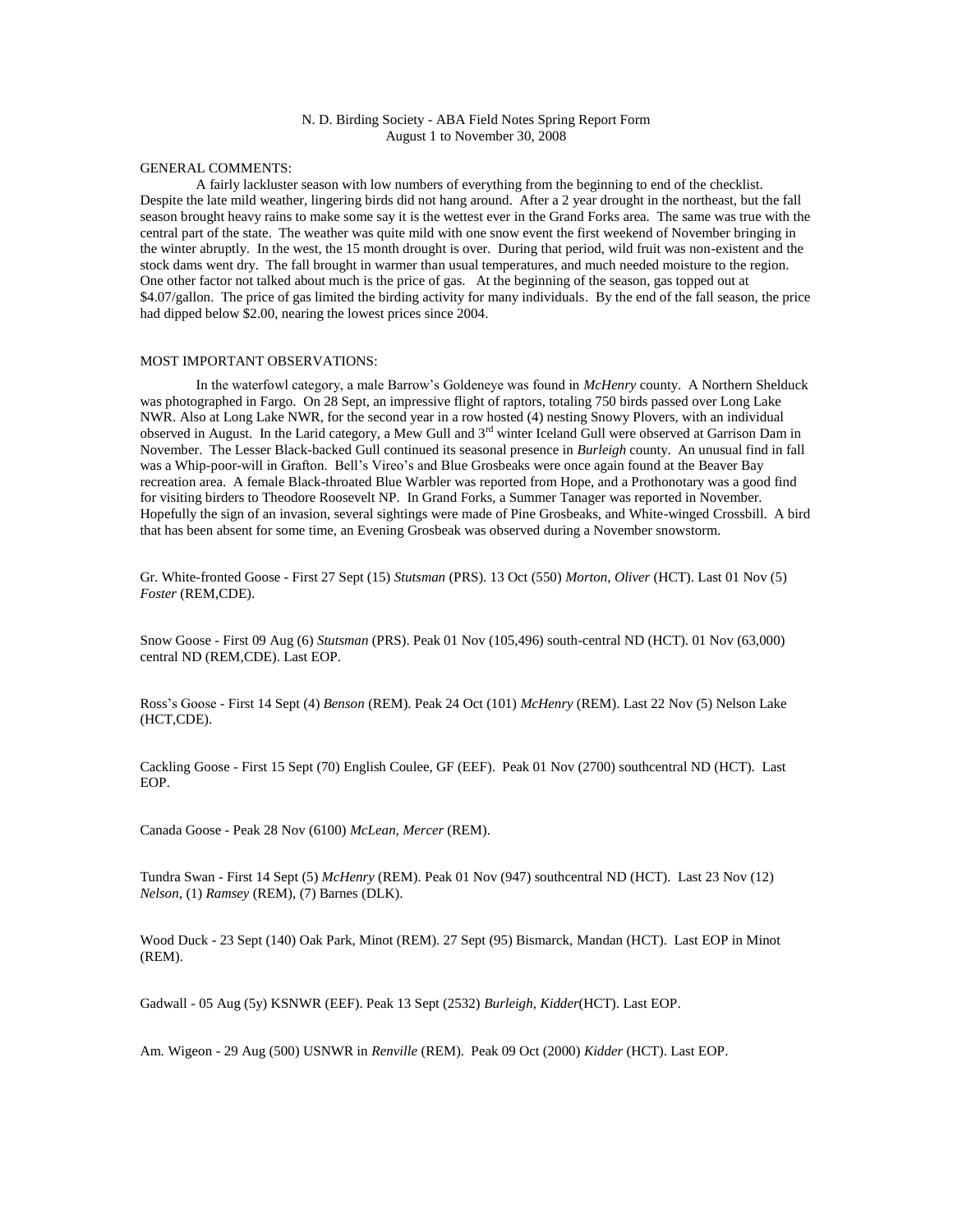Am. Black Duck - 12 Aug (1) *Stutsman* (PRS). 29 Aug (1) USNWR in *Renville* (REM). 01 Nov (1) *Foster* (REM,CDE).

Mallard - 29 Aug (5000) USNWR in *Renville* (REM). Peak 01 Nov (5800) *Foster*, *Wells* (REM,CDE). 01 Nov (5500) southcentral ND (HCT). 17 Nov (5190) Devils Lake (EEF, DOL).

Blue-winged Teal - Peak 22 Aug (1500) MSL (REM). Last 24 Oct (1) LLNWR (HCT).

Northern Shoveler - 13 Sept (7000) *Burleigh*, *Kidder* (HCT). Last 23 Nov (20) Barnes (DLK), (2) *Ramsey* (REM).

Northern Pintail - 09 Oct (2000) *Kidder* (HCT). Last 28 Nov (3) *McLean* (REM).

Green-winged Teal - Peak 09 Oct (2825) *Kidder*, *Morton* (HCT). Last 28 Nov (1) *McLean* (REM).

Canvasback - Peak 09 Oct (300) Alkaline Lake, *Kidder* (HCT). Last 23 Nov (1) *Benson* (REM), (1) *Barnes* (DLK).

Redhead - Peak 09 Oct (4500) *Kidder* (HCT). Last EOP in *Morton*, *Oliver* (HCT).

Ring-necked Duck - Peak 21 Sept (200) *McHenry*, *Sheridan* (REM). Last 28 Nov (5) Garrison Dam, *McLean* (REM).

Greater Scaup - First 05 Oct (5) GF Lagoons (EEF). Peak 14 Oct (50) KSNWR (EEF). Last 28 Nov (2) *McLean* (REM).

Lesser Scaup - 08 Aug (8y) GF Lagoons (EEF). 30 Oct (3000) *McLean*, *Burleigh*, *Kidder* (HCT). 02 Nov (3400) *McHenry* (REM,DWW). 06 Nov (tens of thousands) at Devils Lake (DOL). Last EOP.

Surf Scoter - 01 Oct (1) GF Lagoons (EEF). 10-11 Oct (2) Fargo Lagoons (KRC,CDE,REM,DWR). 15 Oct (1) GF AFB Lagoons (EEF). 25 Oct (1) Lake Audubon (REM). Last 16 Nov (1) *McHenry* (REM,CDE). All reports.

White-winged Scoter - 02 Nov (2) *McHenry* (REM,CDE,DWW). Only report.

Black Scoter - 13 Oct (1) GF Lagoons (EEF). Nov 02 (2) *McHenry* (REM,CDE,DWW). 15 Nov (1) *Benson* (REM). 16 Nov (1) *Pierce* (REM,CDE). Last 17 Nov (1) *Benson* (DOL). All reports.

Long-tailed Duck - 20 Oct (1) GF Lagoons (EEF). 30 Oct (1) Lake Brekken, *McLean* (HCT). 09 Nov (1) Fargo Lagoons (DWR). 10 Nov (3) GF Lagoons (EEF). 11 Nov (1) New John's Lake, *Burleigh* (CDE,HCT). 16 Nov (1) *McHenry* (CDE,REM). 17 Nov (3) Fargo Lagoons (KRC,DWR). All reports.

Bufflehead - Peak 15 Nov (1150) Devils Lake (REM).

Common Goldeneye - First 28 Aug (3) GF Lagoons (EEF). Peak 15 Nov (1230) Devils Lake, *McHenry* (REM).

**Barrow's Goldeneye** - 02 Nov (1) adult male on Round Lake, *McHenry* (REM,CDE,DWW). [Now over 20 reports]

Hooded Merganser - 02 Nov (460) *McHenry* (REM,DWW). Peak 06 Nov (700) Devils Lake (DOL). [New Peak] 28 Nov (1) Garrison Dam (REM).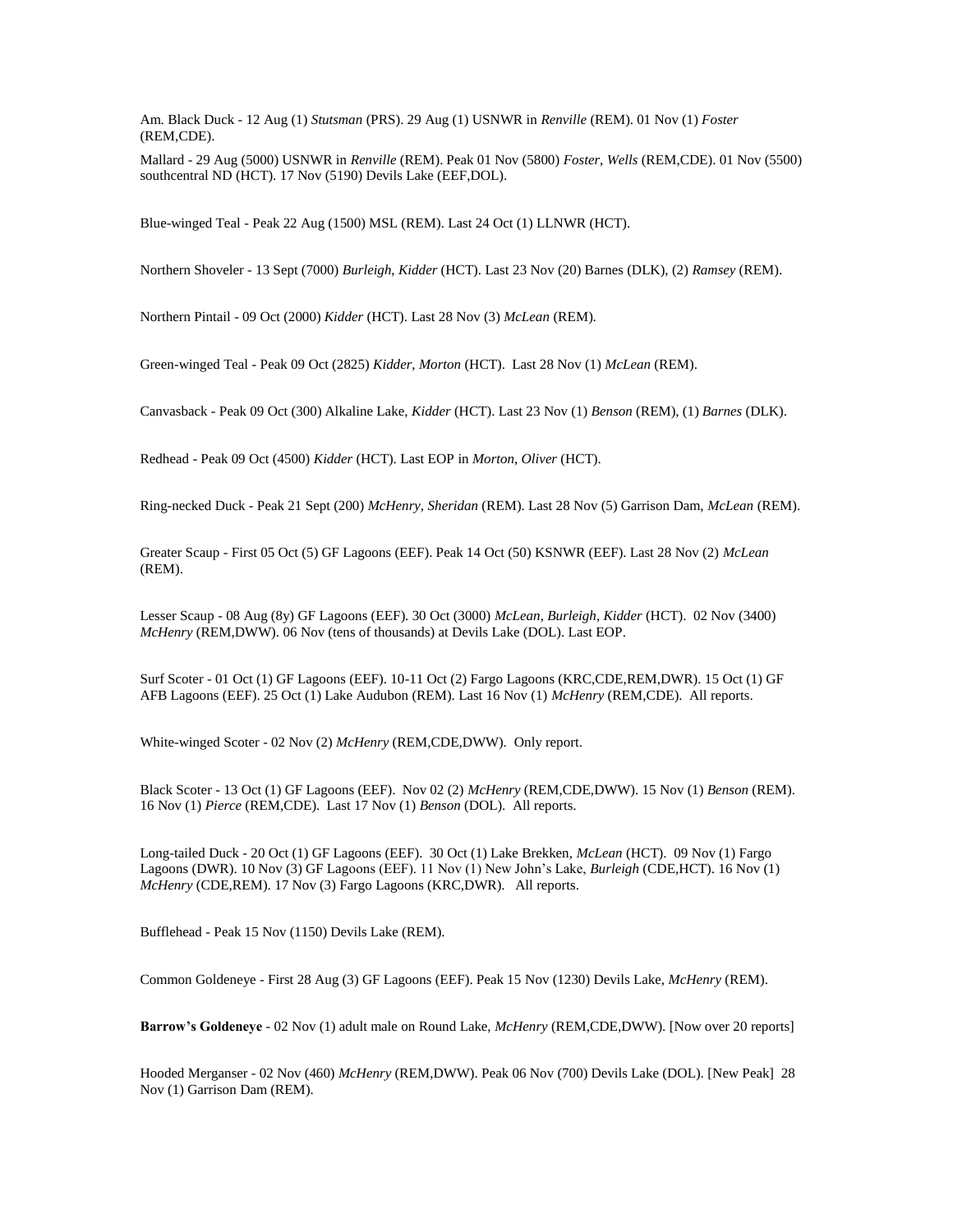Common Merganser - First 11 Oct (4) LLNWR (HCT). Peak 22 Nov (105) *McLean* (REM). Red-breasted Merganser - 16 Nov (2) *McHenry* (REM,CDE). 22-29 Nov (2) Lake Ashtabula (DLK). All reports.

Ruddy Duck - 16 Sept (2400) MSL (REM). Peak 07 Oct (3200) GF Lagoons (EEF). Last 23 Nov (1) *Barnes* (DLK), (1) *Benson* (REM).

**Northern Shelduck** - Undoubtedly an escapee, but (DWR) photographed one 06 Sept (1) near the Fargo Landfill.

Gray Partridge - 03 Nov (67) *Morton*, *Oliver*, *McLean* (HCT). 09 Nov (169) central ND (REM). [Best numbers in years]

Ring-necked Pheasant - 07 Oct (139) *Oliver*, *Morton* (HCT). 22 Nov (120) *McLean* (REM). [High numbers]

Ruffed Grouse - 06, 07 Aug (observed) at the Peace Gardens (JML).

Sharp-tailed Grouse - 03 Nov (51) *Morton* (HCT). 23 Nov (58) east-central ND (REM). [High numbers]

Greater Prairie-Chicken - 16 Oct (7) *Grand Forks* (DWR). 24 Oct (9) *Grand Forks* (EEF).

Wild Turkey - 05 Sept (47) *Morton* (HCT). 07 Sept (40) *Eddy* (Russ Melland). 31 Oct (40) *Williams* (REM,CDE). 17 Nov (30) at a single large feeding station near Devils Lake (DOL). 27 Nov (100) Burlington (SDL).

Common Loon - First 06 Sept (1) LLNWR (HCT). Peak 25 Oct (3) *McLean* (REM). Last 15 Nov (1) *Ramsey* (REM).

Pied-billed Grebe - 10 Sept (103) GF Lagoons (EEF). Peak 10 Oct (150) Fargo (REM,CDE,DWR). Last 11 Nov (1) Hecker's Lake, *Sheridan* (CDE,HCT).

Horned Grebe - First 01 Aug (1) GF Lagoons (EEF). Peak 18 Oct (26) *McHenry* (REM). Last 11 Nov (1) New John's Lake, *Burleigh* (CDE,HCT).

Red-necked Grebe - 05 Aug (1) GF Lagoons (EEF). 19 Oct (1) *Burke* (REM,CDE). 09 Nov (1) Devils Lake (DOL).

Eared Grebe - 08 Aug (200) MSL (REM). Last 11 Nov (1) New John's Lake, *Burleigh* (CDE,HCT).

Western Grebe - 29 Aug (170) USNWR in *Renville* (REM). 05 Sept (170) *Burke* (REM). Last (2) EOP at Nelson Lake, *Oliver* (HCT).

Clark's Grebe - 20 Sept (1) LLNWR (CDE). 26 Sept (1) Lake Etta, *Kidder* (HCT).

Am. White Pelican - 08 Aug (310) KSNWR (EEF). 20 Sept (310) *Ward*, *Renville* (REM). Last 30 Oct (1) Lightening Lake, *McLean* (HCT).

Double-crested Cormorant - Peak 13 Sept (1678) *Morton*, *Burleigh* (HCT). Last 15 Nov (1) *Benson*, (1) *Ramsey* (REM).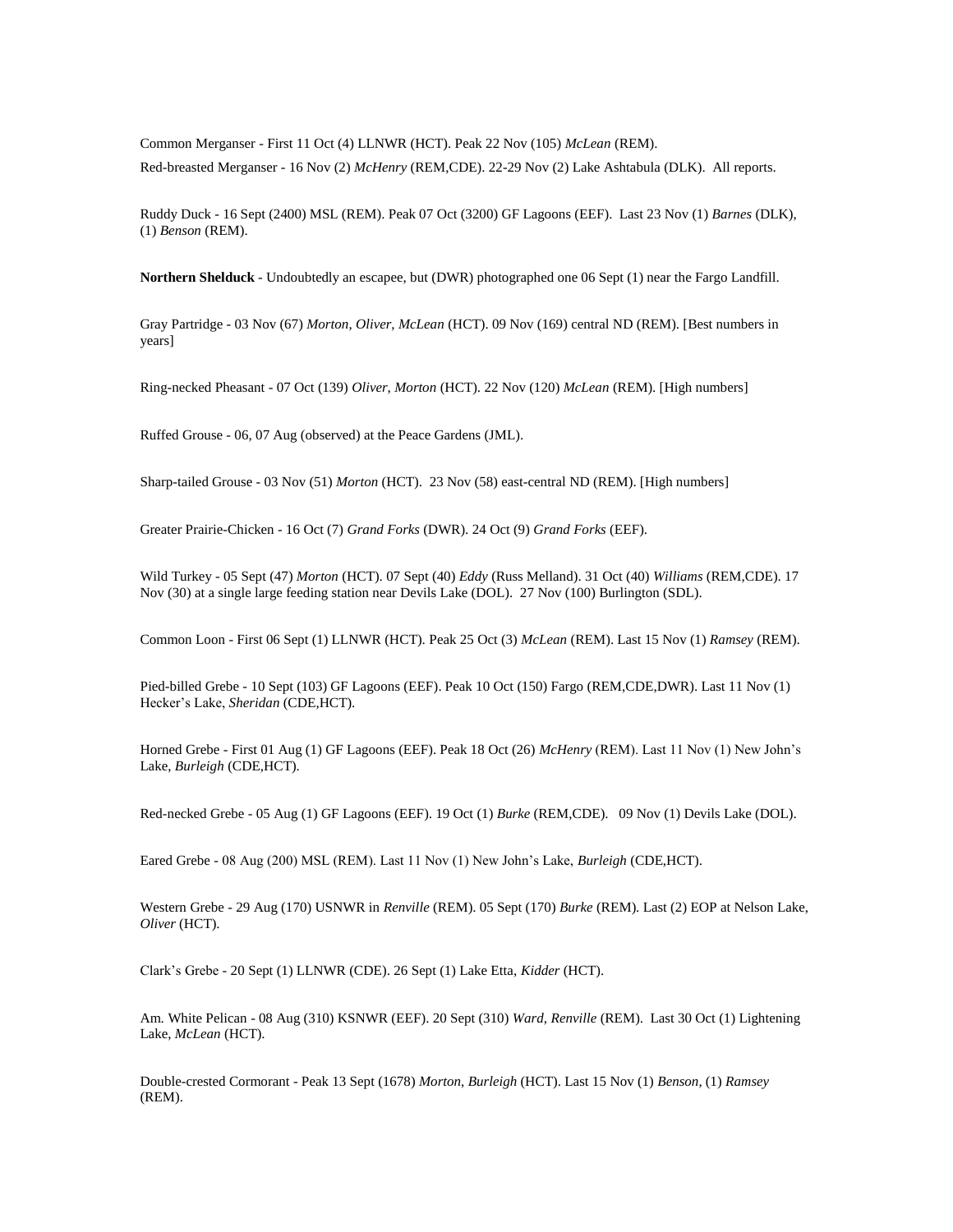Am. Bittern - Peak 08 Sept (8) Alice WPA, *Cass* (CEi). 10 Oct (1) Armour Park, West Fargo (REM,CDE,DWR). Last 16 Oct (1) Alice WPA, *Cass* (CEi).

Great Blue Heron - Peak 17 Aug (35) *Grand Forks* (EEF). 13 Sept (29) *Morton*, *Burleigh*, *Kidder* (HCT). 28 Nov (1) Garrison Dam, *McLean* (REM).

Great Egret - Peak 24 Aug (60) *Eddy*, Devils Lake, *Nelson* (EEF). Last 09 Oct (1) *Grand Forks* (EEF).

Snowy Egret - Peak 13 Sept (30) DeWald Slough (HCT). Last 09 Oct (1) Lake Isabel, *Kidder* (HCT).

Black-crowned Night Heron - Peak 21 Sept (10) *Sheridan* (REM). 06 Oct (1) *Stutsman* (PRS).

White-faced Ibis - 01-02 Sept (2) KSNWR, first GF sighting in 30 years (EEF,DOL). 08 Sept (3) MSL (REM). Peak and Last 13 Sept (7) DeWald Slough (HCT).

Turkey Vulture - 15 Aug (68) Bismarck Water tower (John Fleisher, fide HCT). Also 40-60 on communication towers in Bismarck to the end of July, but they were flushed away repeatedly by fireworks/gun fire. A peak was not noted in August (CDE). 24 Sept (2) *Grand Forks* (REM). Last 29 Sept (3) Bismarck (CDE).

Osprey - First 14 Aug (1) *Cass* (DWR). Peak 13 Sept (2) *Burke* (REM,CDE), 19 Sept (2) Fargo (KRC). Last 06 Oct (1) *Morton* (HCT,JA).

Bald Eagle - 01-04 Aug (1y) still at nest site at KSNWR (EEF). 09 Aug (3) Lake Tschida (CDE). 16 Nov (28) *McHenry*, Pierce, *Benson* (REM,CDE). 17 Nov (39) Devils Lake (EEF,DOL). Successfully nested at LLNWR (fide DNS).

Northern Harrier - 13 Sept (11) northcentral ND (REM), (22) southcentral ND (HCT). 20 Nov (1) *Grand Forks* (TGD).

Sharp-shinned Hawk - 17 Aug (4) *Grand Forks* (EEF). 15 Sept (4) Grand Forks (EEF). Peak 28 Sept (5) LLNWR among a fallout of raptors passing over (DNS,Ila,Emily,Elena).

Cooper's Hawk - 06 Sept (4) *McKenzie* (REM,CDE). Last 26 Sept (1) Grand Forks (EEF).

Northern Goshawk - First 20 Oct (1) *Oliver* (HCT). 27 Oct (1) Fargo (KRC). 16 Nov (1) *Pierce* (REM,CDE). 21Nov (2) Sheyenne State Forest (MAO). 27 Nov (1) *McKenzie* (JAH). 28 Nov (1) Jamestown (MAO). 29 Nov (3) Denbigh, (3) Sawyer (REM). All reports.

Broad-winged Hawk - First 09 Sept (1) Minot (REM). Peak and Last 28 Sept (200) LLNWR among a fallout of raptors passing over (DNS,Ila,Emily,Elena).

Swainson's Hawk - Peak 28 Sept (200) LLNWR among a fallout of raptors passing over (DNS,Ila,Emily,Elena). Last 07 Oct (2) *Oliver* (HCT).

Red-tailed Hawk - Peak 28 Sept (350) LLNWR among a fallout of raptors passing over (DNS,Ila,Emily,Elena). EOP

Ferruginous Hawk - 09 Aug (3) *McHenry* (REM). 23 Sept (5) *Oliver*, *Morton* (HCT). 02 Oct (3) Slope (DWR), and Last 04 Oct (1) *Slope* (DWR).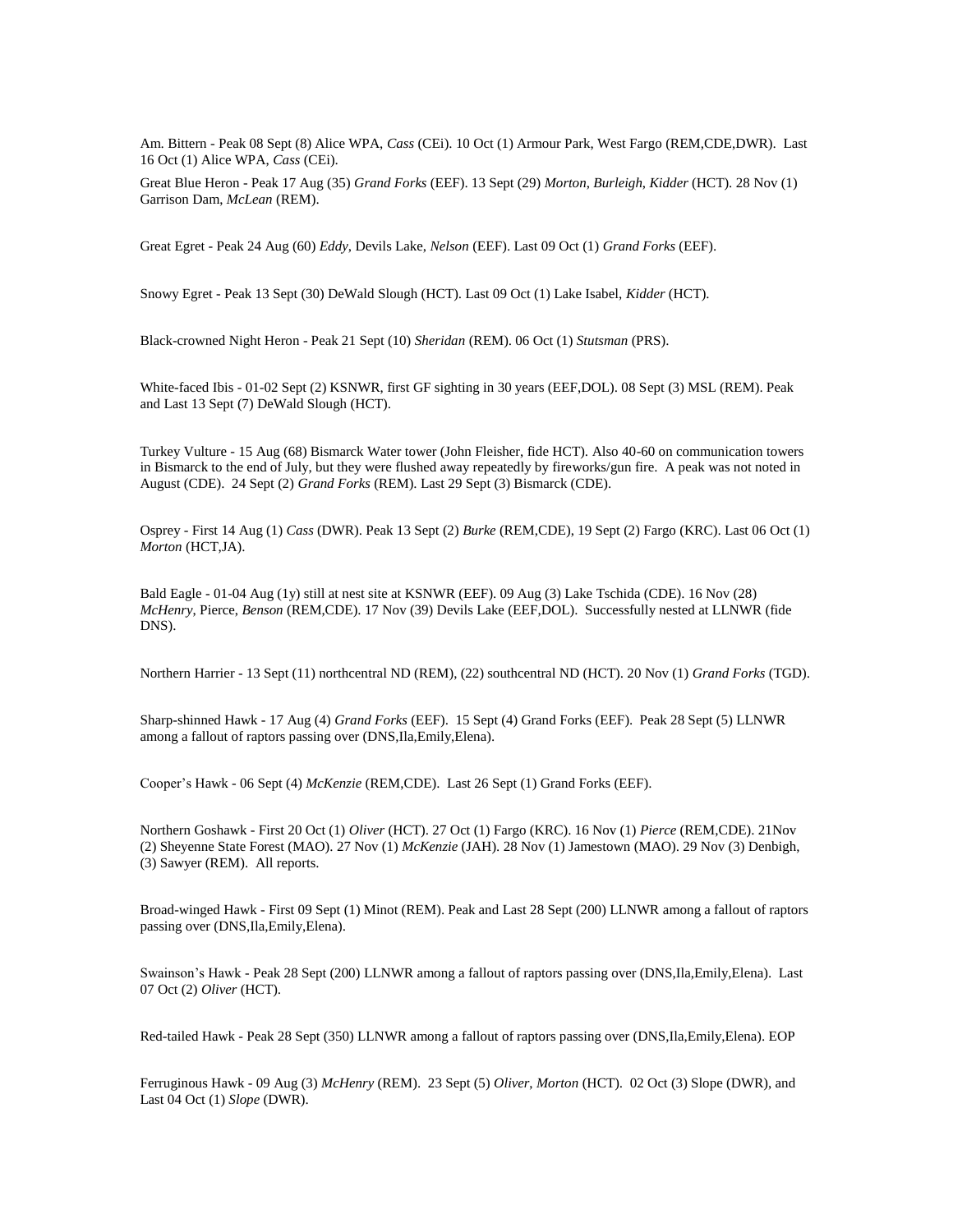Rough-legged Hawk - First 28 Sept (1) LLNWR among a fallout of raptors passing over (DNS,Ila,Emily,Elena). Peak 01 Nov (16) *Foster* (REM,CDE).

Golden Eagle - 15 Sept (2) *Grand Forks* (EEF). 19 Oct (1) *Burke* (CDE,REM). 25 Oct (1) *McLean* (REM). Present and still under assault by oil development (JAH). All reports.

American Kestrel - 10 Sept (17) southcentral ND (HCT). 11 Sept (25) *Grand Forks* (EEF). Last 09 Nov (1) *McLean* (REM).

Merlin - 27 Aug (2) *Grand Forks* (EEF). 13 Sept (3) *Burke* (REM,CDE).

Peregrine Falcon - 05 Aug to 10 Sept (2) *Grand Forks* (EEF). Last (?) 06 Oct (1) Grand Forks (EEF). 22 Nov (1) CSNWR (GAE).

Prairie Falcon - 10 Aug (1) *Slope* (REM). 01 Sept (1) *Williams*, (1) *Divide* (REM,CDE). Peak 23 Sept (3) *Morton* (HCT), 15 Oct (3) *Kidder* (MAO).

Yellow Rail - 04 Aug (1) *Stutsman* (CEi). 21 Sept (2) flushed at Lonetree WMA, Sheridan (REM). [Very few fall records]

Virginia Rail - 19 Sept (1) Fuller's Lake (DLK). Last 10 Oct (1) Fargo Lagoons (CDE,REM,DWR).

Sora - 27 Aug (46) MSL (REM). 22 Sept (20) MSL (REM). Last 15 Oct (1) Tesoro Refinery, Mandan (HCT).

Am. Coot - 20 Sept (84,000) USNWR in *Renville* (REM). [Second high] Last EOP (55) in *McLean* (REM), (8) Nelson Lake, *Oliver* (HCT).

Sandhill Crane - First 12 Aug (30) CSNWR (GAE). 15 Oct (1100) in 14 flocks over *McKenzie* (JAH). Peak 19 Oct (2000) *Mountrail, Burke* (REM,CDE). Last 26 Oct (60) *Burleigh* (REM).

Whooping Crane - 01 Oct (1) *Emmons* (MS). 20 Oct (6) Des Lacs NWR (REM,SDL), 21 Oct (DL,EL).

Black-bellied Plover - BOP. 05 Aug (4) KSNWR (EEF). Peak 17 Aug (31) *Grand Forks* (EEF). Last 30 Oct (4) Horsehead Lake, *Kidder* (HCT).

Am. Golden Plover - First 18 Aug (1) LLNWR (DNS). Peak 09 Oct (300) Dewald Slough, *Kidder* (HCT). Last 23 Oct (1) GF Lagoons (EEF).

**Snowy Plover** - 16 Aug (1) LLNWR (DNS). [Only the second fall report]

Semipalmated Plover - First BOP Peak 07 Aug (50) LLNWR (DNS). Last 09 Oct (1) KSNWR (EEF).

Piping Plover - 01 Aug (1) MSL (REM). 02 Aug (1) Arrowwood NWR (PRS). Peak 10 Aug (3) LLNWR (DNS). 10 Aug (1) *Slope* (REM). All reports.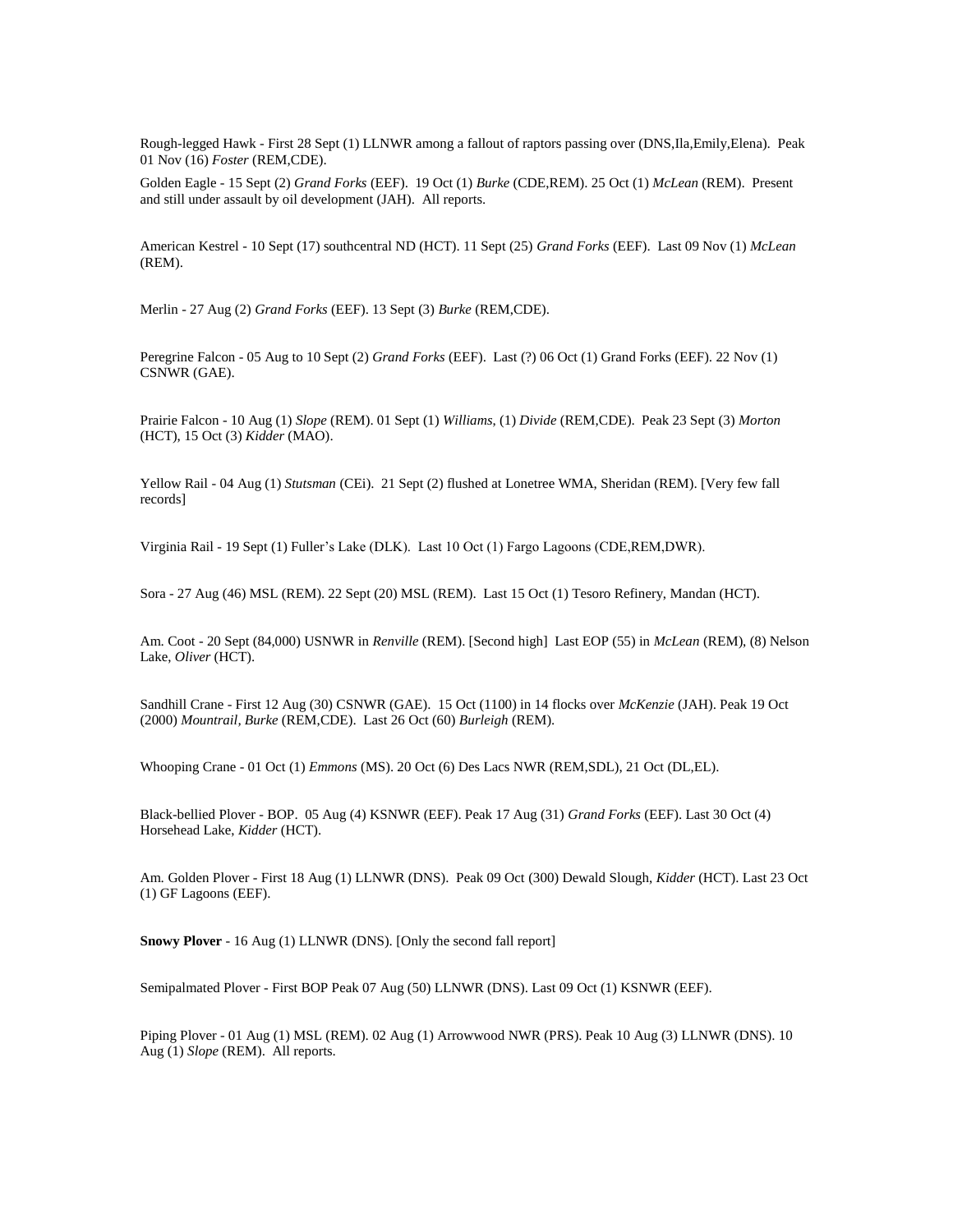Killdeer - Peak 03 Aug (250) *Grand Forks* (EEF). Last 04 Nov (1) English Coulee, GF (EEF). 23 Nov (1) *LaMoure* (BJA).

Am. Avocet - Peak 20 Sept (135) LLNWR (CDE). Last 26 Oct (2) LLNWR (REM). Spotted Sandpiper - Peak 01 Aug (50) *Grand Forks* (EEF). Last 24 Sept (2) GF Lagoons (REM).

Solitary Sandpiper - Peak 08 Aug (5) MSL (REM). Last 23 Sept (2) Minot (REM).

Greater Yellowlegs - 02 Aug (42) Arrowwood NWR (PRS). Peak 08 Aug (44) *Grand Forks* (EEF). Last 12 Nov (2) Arrowwood NWR (PRS).

Willet - Peak 06 Aug (9) GF Lagoons (EEF). Last 10 Sept (1) LLNWR (MJR).

Lesser Yellowlegs - Peak 08 Aug (510) KSNWR (EEF). Last 23 Oct (3) *Grand Forks* (EEF).

Upland Sandpiper - 01 Aug (2) *Steele* (DLK). Peak 25 Aug(6) *Morton*, *Oliver* (HCT). Last 01 Sept (1) *McKenzie* (REM,CDE).

Hudsonian Godwit - Peak 03 Aug (32) *Walsh* (DJD). [Very good number for fall] 07 Sept (3) *Foster* (REM). 24 Sept (2) *Nelson* (REM). All reports

Marbled Godwit - Peak 22 Aug (115) *Stutsman* (PRS). 02 Sept (30) *Morton*, *Burleigh* (HCT). Last 09 Oct (1) Dewald Slough, *Kidder* (HCT).

Ruddy Turnstone - First 03 Aug (1) *Grand Forks* (EEF). 07 Aug (1) MSL (REM). 10 Aug (1) LLNWR (DNS). 30 Aug (1) *Benson* (DOL,ME). 04 Sept (1) *Grand Forks* (EEF). Last 11 Oct (1) (KRC,CDE,REM,DWR), still present 14 Oct (KRC). All reports.

Sanderling - First 08 Aug (4) GF Lagoons (EEF). 08 Sept (57) GF Lagoons (EEF). Peak 26 Sept (60) *Kidder* (HCT). Last 01 Nov (2) *Logan* (HCT).

Semipalmated Sandpiper - 01 Aug (300) *Grand Forks* (EEF). Last 13 Oct (5) KSNWR (EEF).

Least Sandpiper - Peak 08 Aug (352) *Grand Forks* (EEF). Last 09 Oct (6) KSNWR (EEF).

Baird's Sandpiper - Peak 13 Aug (412) LLNWR (DNS,ES). 01 Sept (300) potato sludge fields (DOL,ME). Last 01 Nov (2) Logan (HCT).

Pectoral Sandpiper - Peak 08 Aug (200) MSL (REM). 26 Aug (175) Danzig Dam, *Morton* (HCT). Last 05 Nov (1) MSL (REM).

Dunlin - Peak 21 Sept (21) Lake Williams (HCT). 09 Oct (3) KSNWR (EEF). 14 Oct (1) GF Lagoons (EEF). 24-25 Oct (1) LLNWR (HCT,CDE,DNS,REM). All reports.

Stilt Sandpiper - Peak 05 Aug (214) KSNWR (EEF). Last 29 Sept (3) Danzig Dam, *Morton* (HCT).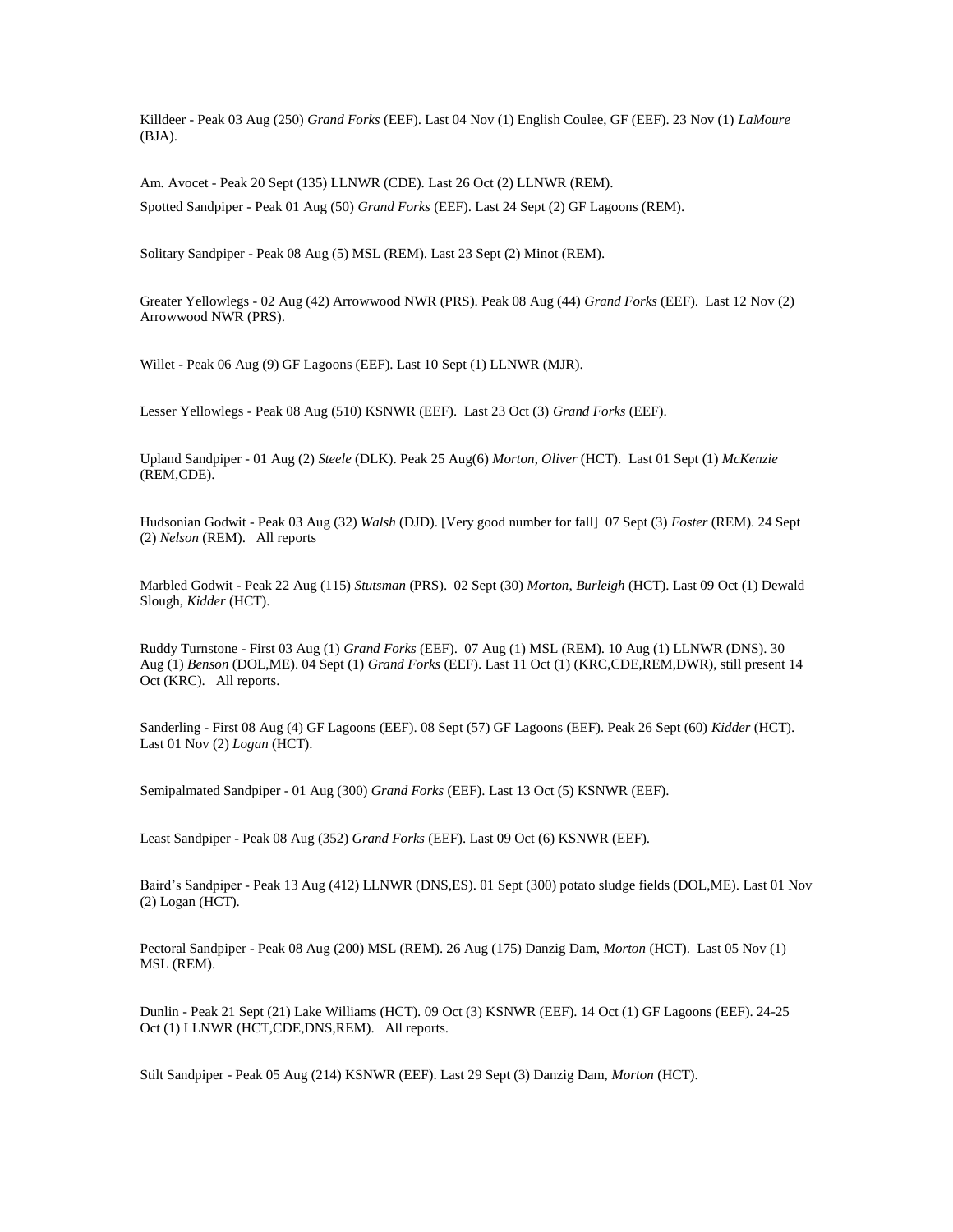Buff-breasted Sandpiper - First 03 Aug (14) LLNWR (DNS). Peak and Last 19 Sept (36) *Logan* (HCT).

Short-billed Dowitcher - 01 Aug (30) KSNWR (EEF). 14 Aug (1) MSL (REM). Last 28 Aug (3) KSNWR (EEF).

Long-billed Dowitcher - Peak 21 Sept (417) *Nelson* (EEF). Last 02 Nov (1) *McHenry* (REM).

Wilson's Snipe - Peak 21 Sept (25) *Grand Forks* (EEF). Next to last 22 Oct (1) Mandan Tesoro Refinery (HCT). Last 12 Nov (1) in a driveway after a blizzard in downtown Bismarck (KT).

American Woodcock - 10 Oct (2) Armour Park, West Fargo (REM,CDE,DWR).

Wilson's Phalarope - Peak 13 Aug (178) LLNWR (DNS,ES). Last 21 Sept (30) Lake Williams, *McLean* (HCT).

Red-necked Phalarope - Peak 07 Sept (1000) LLNWR (DNS,ES). Last 16 Oct (2) MSL (REM).

Franklin's Gull - Peak 13 Sept (18,000) *Burleigh*, *Kidder* (HCT), (14,000) *Burke*, *Ward* (REM,CDE). Last 08 Nov (DWR).

Bonaparte's Gull - First 07 Aug (1) MSL (REM). Peak 17 Nov (525) Devils Lake (EEF,DOL). Last 23 Nov (25) *Ramsey* (REM).

**Mew Gull** - 09 Nov (1) adult at Garrison Dam (REM). [Over 20 reports, every fall since 2000]

Ring-billed Gull - 20 Oct (1000) Bismarck Landfill (HCT). Peak 22 Oct (1400) Minot Landfill (REM). Last EOP.

California Gull - 12 Sept (2) Minot Landfill (REM). Peak 10 Oct (5) Bismarck Landfill (DNS). Last 25 Oct (1) Garrison Dam, (1) *Burleigh* (REM).

Herring Gull - First 12 Sept (1) GF Lagoons (EEF). Peak 28 Nov (240) Garrison Dam (REM).

Thayer's Gull - 31 Oct (1) Williston Landfill (REM,CDE). Peak 10 Oct (3) Bismarck Landfill (DNS). 28 Nov (2) Garrison Dam (REM).

**Iceland Gull** - 22 Nov (1) 3<sup>rd</sup> winter at Garrison Dam (REM). [Over 20 reports]

**Lesser Black-backed Gull** - First 04 Oct (1) adult at LLNWR (DNS,ES). Last 25 Oct (1) Bismarck Landfill (DNS,REM). Other sightings also for LLNWR and Bismarck Landfill not noted as they are now seen every spring and fall annually here.

Glaucous Gull - 22 Nov (3) Garrison Dam (REM). Birds still present at EOP.

Sabine's Gull - First 30 Aug (1) *Benson* (DOL,ME). 05 Sept (1) ad, (1) juv in *Burke* (REM). Peak 07-12 Sept (5) Fargo Lagoons (PB,KRC,MAO,DWR). 08 and 12 Sept (2) GF Lagoons (EEF). 12 and 22 Sept (1) MSL (REM). Last 19 Oct (1) LLNWR (DNS). [16 reports a very high number]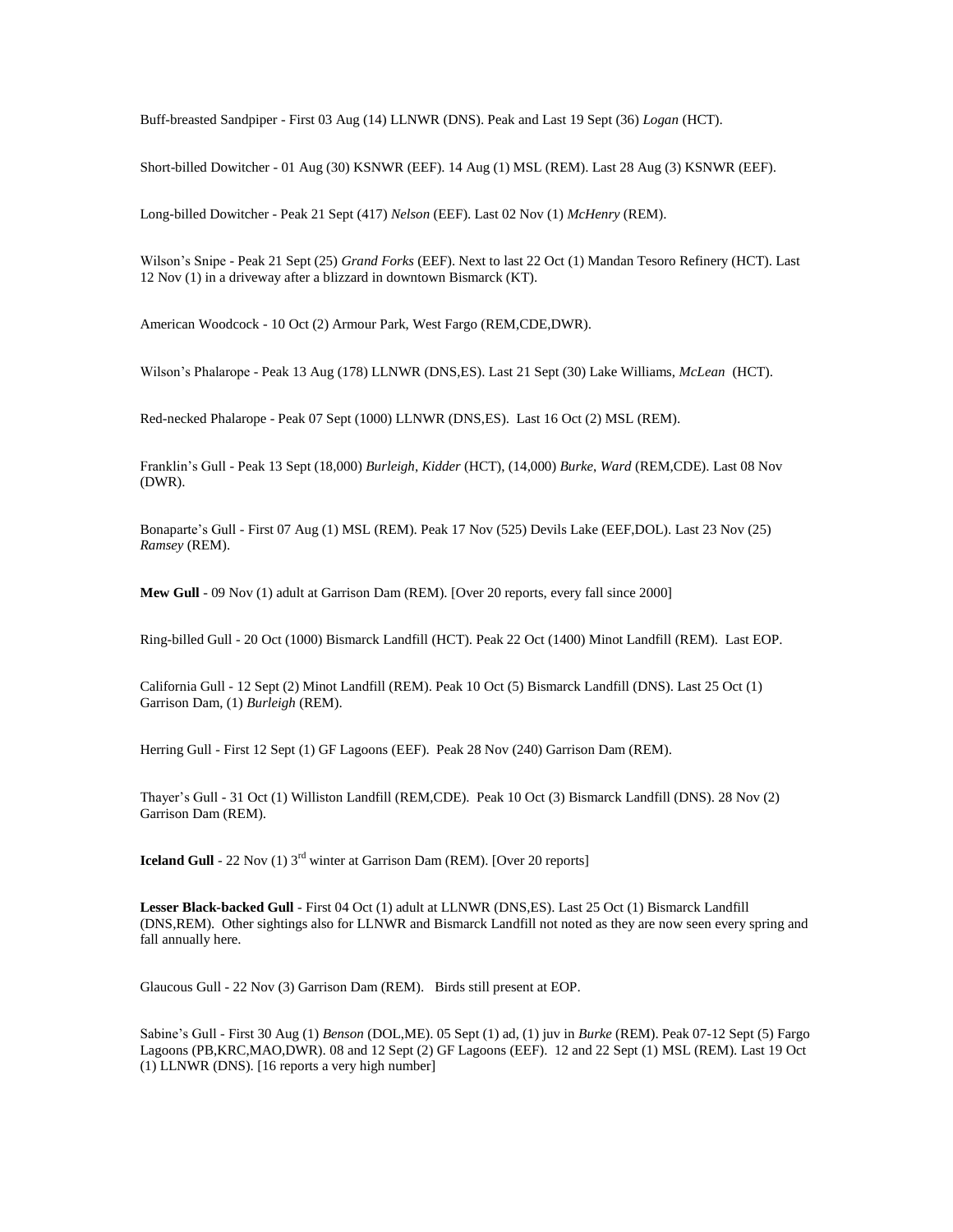Least Tern - 09 Aug (1) Mandan Tesoro Refinery (HCT). Only report.

Caspian Tern - 04, 05 Aug (1) *Stutsman* (PRS). 17 Aug (1) *McLean* (REM). 28 Aug (2) Alkaline Lake, *Kidder* (HCT). Last 13 Sept (2) Lake Isabella, *Kidder* (HCT). All reports.

Black Tern - Peak 12 Aug (360) MSL (REM). Last 20 Sept (1) *Renville* (REM).

Common Tern - 08 Aug (2) MSL (REM). Last 28 Aug (1) Alkaline Lake, *Kidder* (HCT).

*Foster*'s Tern - Peak 13 Sept (75) *Kidder*, *Burleigh* (HCT). Last 10 Oct (4) Fargo Lagoons (CDE,REM,DWR).

Rock Pigeon - 17 Nov (500) *Morton*, *Burleigh* (HCT).

Eurasian Collared-Dove -07 Nov (12) Grand Forks (EEF). Peak 15 Nov (35) Mandan (LU,fide HCT). 29 Nov (16) Velva (REM).

Mourning Dove - 06 Sept (200) *McKenzie* (REM,CDE). Peak 13 Sept (282) southcentral ND (HCT).

Black-billed Cuckoo - 23 Aug (1) Sleepy Hollow Park, Bismarck (CDE).

Eastern Screech-Owl - 01 Aug (1) Billings (Demetri Lafkas). 04, 13, 27 Aug (1) Oak Park, Minot (REM).

Great Horned Owl - Peak 07 Oct (4) *Morton* (HCT). 25 Oct (3) *McLean* (REM).

Snowy Owl - First 21 Oct (1) GF Lagoon s (EEF). 03 Nov (4) *Grand Forks* (EEF). 28 Nov, 30 Nov (3) *McLean* (REM). 30 Nov (1) *Stark* (JWH).

Burrowing Owl - 05 Aug (1) Cando, different than the family 11 miles east (SDL). 24 Aug (11) *McKenzie* (REM). 27 Aug (9) *Morton* (HCT). 30 Aug (6) still present from May east of Cando (DOL,ME),(CD). 08 Sept (5) *Wells* (Larry Jones, fide WE). Last 02 Oct (1) *Slope* (DWR).

Long-eared Owl - 06 Aug (1) Wood WPA (PRS). 29 Sept (1) Sleepy Hollow Park, Bismarck (CDE). 07 Oct (1) *McKenzie* (JAH). Last 27 Oct (1) Elmwood Park, Fargo (Chelsea Henderson). Only reports.

Short-eared Owl - 16 Aug (1) *Morton* (HCT). 23 Aug (1) *Foster* (REM). 16 Oct (1) *Grand Forks* (DWR). 09 Nov (1) *McHenry* (REM). Only reports.

Common Nighthawk - 11 Aug (9) *Stark* (JWH). 11 Sept (100) Grand Forks (BBC). 20 Sept (1) LLNWR feeding in daylight low over a Franklin's Gull flock resting (CDE). Last 26 Sept (1) *Burleigh* (HCT).

Whip-poor-will - 11 Sept (1) Leistikow Park, Grafton (DJD). [Seldom reported in fall]

Chimney Swift - 14 Aug (11) Minot (REM). 19-23 Aug (10) Grand Forks (EEF). 23 Aug (10) Bismarck (CDE). Last 04 Sept (1) Fargo (DLK).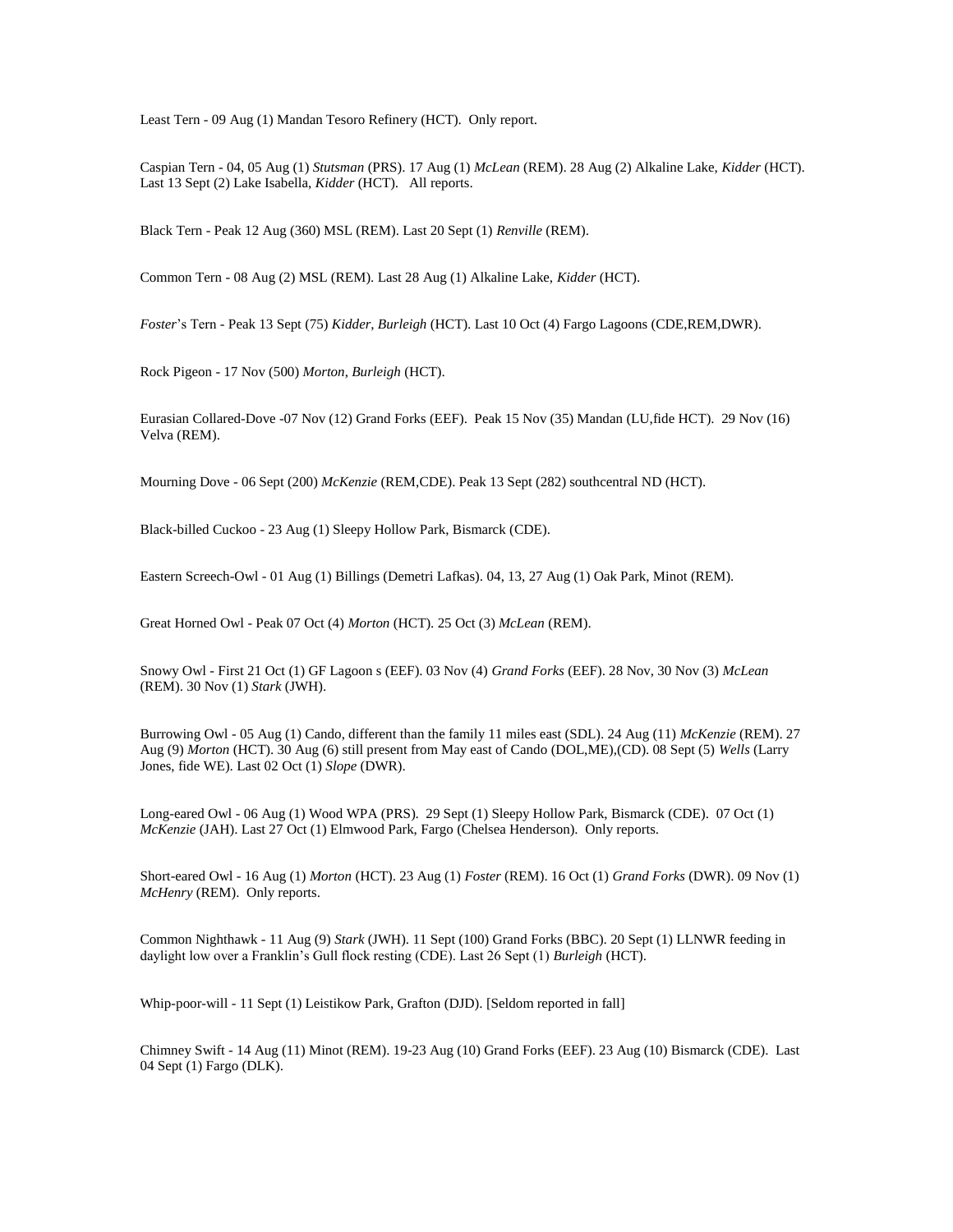Ruby-throated Hummingbird - 14 Aug (4) Sawyer (REM). 20 Aug (3) *Grand Forks* (EEF). Peak 05 Sept (6) Buxton (AW,SW). Last 29 Sept (1) in yard, West Fargo (KRC).

Belted Kingfisher - 13 Sept (3) *Burke* (REM,CDE). Last 25 Oct (1) Alkaline Lake, *Kidder* (CDE,HCT).

Red-headed Woodpecker - Peak 23 Aug (7) MacLean Bottoms, *Burleigh* (HCT). 06 Sept (4) *McHenry* (Susan Hill). 20 Sept (4) Bismarck (ET). Last 27 Sept (1) Armour Park, West Fargo (KRC).

Red-bellied Woodpecker - 06 Oct (1) Grand Forks (Russ Wilbur, fide EEF). 11 Oct (1) Fargo (KRC,CDE,REM,DWR). 27 Nov (1) GF Greenway (DOL). All reports.

Yellow-bellied Sapsucker - 13 Sept (1) *Burke* (REM,CDE). Last 01 Oct (1) Fargo (DLK).

Downy Woodpecker - 28 Oct (8) Oak Park (REM). 28 Nov (8) Bismarck (ET).

Hairy Woodpecker - 28 Nov (6) Bismarck (ET).

N. "Yellow-shafted" Flicker - Peak 14 Sept (148) *Grand Forks* (EEF), (100) *Nelson* (REM).

N. "Red-shafted" Flicker - 01 Sept (1) *McKenzie* (REM,CDE). 28 Nov (1) Minot (KB).

Pileated Woodpecker - 06 Aug (2) Peace Gardens (JML). 14 Sept (1) *Nelson* (REM). 03 Nov (1) CSNWR (GEE). 16 Nov (2) Pleasant Lake (RS). 23 Nov (1) *Eddy* (REM). [Continuing to expand west*Ward* in ND]

Olive-sided Flycatcher - First 08 Aug (1) *Grand Forks* (EEF). 15 Aug (1) Oak Park (REM). 24 Aug (1) Hope (DLK). Last 29 Aug (1) Oak Park (REM). All reports.

W. Wood-Pewee - 01 Aug (1) TRNP- South Unit (Demetri Lafkas). 24 Aug (3) *McKenzie* (REM). Only.

E. Wood-Pewee - 14 Aug (5) *Ward* (REM). Peak 01 Sept (6) Fargo (KRC). 05 Sept (1) *Burke* (REM). Last 14 Sept (1) *Nelson* (REM).

Alder Flycatcher - First 21 Aug (1) Oak Park (REM). 06 Sept (2) McKenzie (REM,CDE). Last 08 Sept (1) Sleepy Hollow Park (CDE).

Willow Flycatcher - Peak 04 Aug (4) *Grand Forks* (EEF). Last 09 Aug (2) *McHenry* (REM). All reports.

Least Flycatcher - Peak 05 Sept (15) *Mountrail, Burke* (REM,CDE). Last 23 Sept (1) Oak Park (REM).

Eastern Pheobe - 29 Aug (3) *Ward*, *Renville* (REM). 14 Sept (3) *Grand Forks* (EEF). Last 21 Sept (2) Grand Forks (EEF).

Say's Pheobe - 29 Aug (1) *Steele* (DLK). 06 Sept (5) *McKenzie* (REM,CDE). 10 Sept (7) *Morton* (HCT). Last 16 Sept (1) *Oliver* (HCT).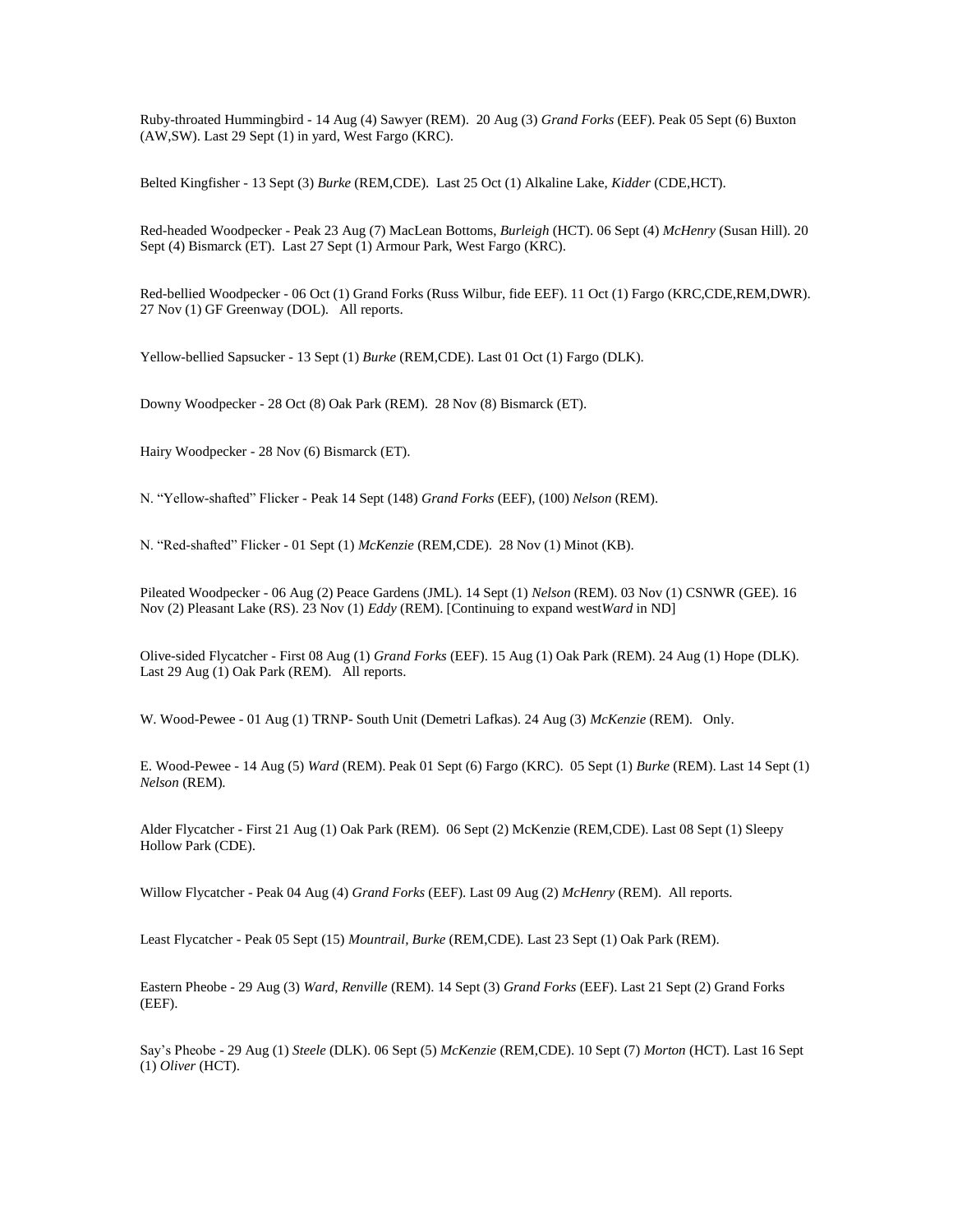Gr. Crested Flycatcher - 14 Aug (4) Minot (REM). 29 Aug (1) *Oliver* (HCT). Last 14 Sept (1) *Nelson* (REM).

Western Kingbird - Peak 16 Aug (89) *Oliver*, *Morton* (HCT). Last 10 Sept (2) *Morton* (HCT), (1) MSL (REM).

Eastern Kingbird - Peak 16 Aug (86) *Oliver*, *Morton* (HCT). Last 09 Sept (2) *Grand Forks* (EEF). Loggerhead Shrike - Peak 10 Aug (5) *Slope* (REM). Last 20 Aug (1) *Oliver* (HCT).

Northern Shrike - First 14 Oct (1) *Morton* (HCT). Peak 23 Nov (4) north-central ND (REM).

Bell's Vireo - 23 Aug (1) Beaver Bay Recreation area, *Emmons* (HCT).

Yellow-throated Vireo - 21 Aug (5) Oak Park (REM). Last 23 Sept (1) Oak Park (REM).

Blue-headed Vireo - First 23 Aug (1) Jamestown (CSt). Peak 14 Sept (3) *Nelson* (REM). Last 27 Sept (1) Fargo (MAO).

Warbling Vireo - Peak 29 Aug (7) north-central ND (REM). Last 14 Sept (1) Sleepy Hollow Park (CDE).

Philadelphia Vireo - First 02 Sept (1) Trefoil Park (DPW). 13 Sept (1) *Burke* (CDE,REM). 11 Sept (1) Sleepy Hollow Park (CDE). 14 Sept (1) *Nelson* (REM). All reports.

Red-eyed Vireo - Peak 25 Aug (14) Oak Park (REM). Last 16 Sept (1) Oak Park (REM).

Blue Jay - 05 Aug (13) Bismarck (ET). 15 Sept (10) Oak Park (REM). 22 Nov (7) at feeder (REM).

Black-billed Magpie - 29 Aug (16) USNWR in *Renville* (REM). 16 Nov (5) *Pierce* (REM,CDE). Numbers slowly dropping each year.

American Crow - 23 Sept (155) *Ward* (REM). Peak 10 Oct (400) *Oliver* (HCT).

Common Raven - 20 Sept (2) *Renville* (REM). 15 Oct (1) *Ward* (REM). 18 Oct (13) *McHenry* (REM). 25 Oct (1) Barnes (MAO). 15 Nov (1) *Ramsey* (REM).

Horned Lark - 09 Nov (530) *McLean*, *McHenry* (REM).

Purple Martin - 23 Aug (100) *Traill* (AW,SW). 27 Aug (90) MSL (REM). Last 11 Sept (1) GF (EEF).

Tree Swallow - 24 Aug (5150) *Grand Forks* (EEF). Last 26 Sept (1) *Kidder* (HCT).

N. Rough-winged Swallow - Peak 23 Aug (6) *Morton* (HCT). Last 29 Aug (1) USNWR in *Renville* (REM).

Bank Swallow - Peak 27 Aug (500) MSL (REM). Last 21 Sept (3) *Sheridan* (REM).

Cliff Swallow - 01 Aug (350) *Morton* (HCT). Peak 08 Aug (374) *Grand Forks* (EEF). Last 22 Sept (1) *Steele* (DLK).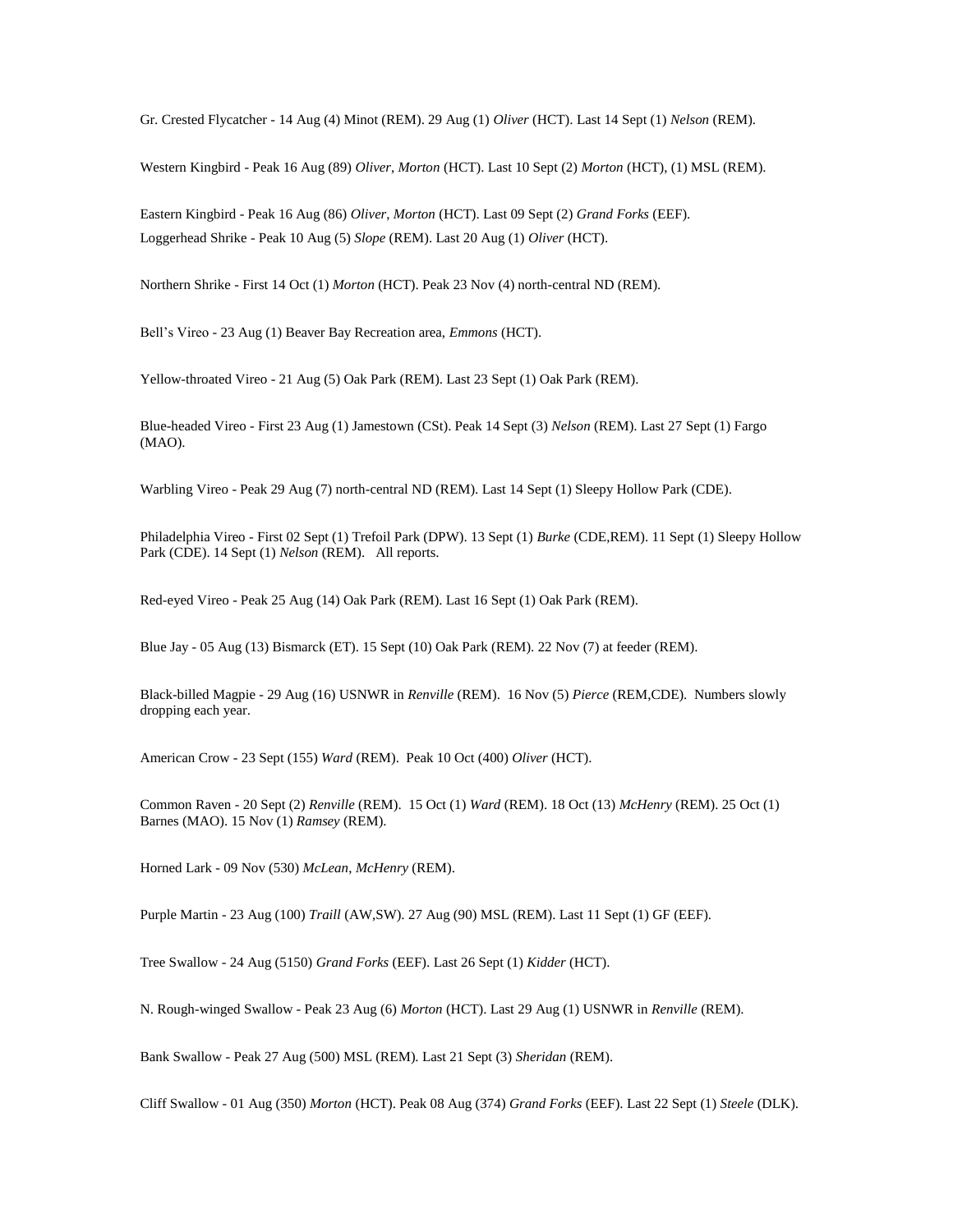Barn Swallow - Peak 21 Sept (700) *McHenry*, *Sheridan* (REM). Last 07 Oct (13) GF Lagoons (EEF), (2) *Morton* (HCT).

Black-capped Chickadee - 07 Sept (17) *Foster* (REM). 19 Sept (18) Fargo (KRC). 29 Nov (18) Mandan Exp Station (HCT,CDE). About (20) at feeder (REM).

Red-breasted Nuthatch - 06 Aug (1) Sleepy Hollow Park (CDE). 02 Nov (10) Denbigh Exp Forest (REM).

White-breasted Nuthatch - 03 Sept (12) Oak Park (REM). 29 Nov (8) Bismarck (ET).

Brown Creeper - First 28 Aug (1) *Walsh* (Alice Turner). Next 13 Sept (1) *Burke* (CDE,REM). Peak 27 Sept (7) Fargo (KRC). EOP.

Rock Wren - Peak 27 Aug (5) *Morton* (HCT). 21 Sept (1) last in *McKenzie* (JAH). Last 25 Sept (1) *Morton* (HCT).

House Wren - Peak 06 Sept (10) *McKenzie* (REM,CDE). Last 26 Sept (1) GF (EEF), (1) Horsehead Lake (HCT).

Winter Wren - First 20 Sept (1) Mandan Tesoro Refinery (HCT), (1) Trefoil Park (DPW). 25 Sept (1) GF (EEF). 27 Sept (1) Armour Park (KRC). 28 Sept (1) Sleepy Hollow Park (CDE). 11 Oct (1) Trefoil Park (DPW). 15 Oct (1) Barnes (MAO). All reports.

Sedge Wren - Peak 16 Aug (6) feeding young in *McHenry* (REM). Last 18 Oct (1) *Steele* (DLK).

Marsh Wren - Peak 09 Aug (24) *McHenry* (REM). Last 25 Oct (1) Alkaline Lake, *Kidder* (HCT,CDE).

Golden-crowned Kinglet - First 27 Sept (4) Armour Park, *Cass* (KRC). Peak 01Nov (10) *Foster* (REM,CDE).

Ruby-crowned Kinglet - First 06 Sept (1) Hope (DLK). Peak 14 Sept (32) *Nelson* (REM). Last 17 Oct (1) Oak Park (REM).

Eastern Bluebird - 18 Oct (30) *McHenry* (REM). 29 Oct (1) *Grand Forks* (EEF). Last 22 Nov (1) *Morton* (HCT).

Mountain Bluebird - 11 Aug (40) *Stark* (JWH). Peak 16 Oct (43) *McKenzie* (JAH). Last 19 Oct (1) *McKenzie* (JAH).

Townsend's Solitaire - 05 Sept (1) *Burke* (REM). [Second earliest] 13 Sept (1) *Burke* (REM,CDE). 15 Oct (1) tail-less in *Kidder* (MAO). 16 Oct (2) *Ransom* (MAO). Peak 22 Nov (5) Mandan Exp Station (CDE). 29 Nov (2) Denbigh (REM).

Veery - 25 Aug (1) Minot, (1) Sawyer (REM). 07 Sept (1) *Foster* (REM). All reports.

Swainson's Thrush - First 02 Sept (1) Sleepy Hollow Park (CDE), (1) Trefoil Park (DPW). Peak 05 Sept (5) Sleepy Hollow Park (CDE). Last 30 Sept (1) GF Cemetery (EEF).

Hermit Thrush - First 30 Sept (6) GF Cemetery (EEF). 19 Oct (1) *Burke* (CDE,REM). Last 23 Oct (1) Fargo (DLK).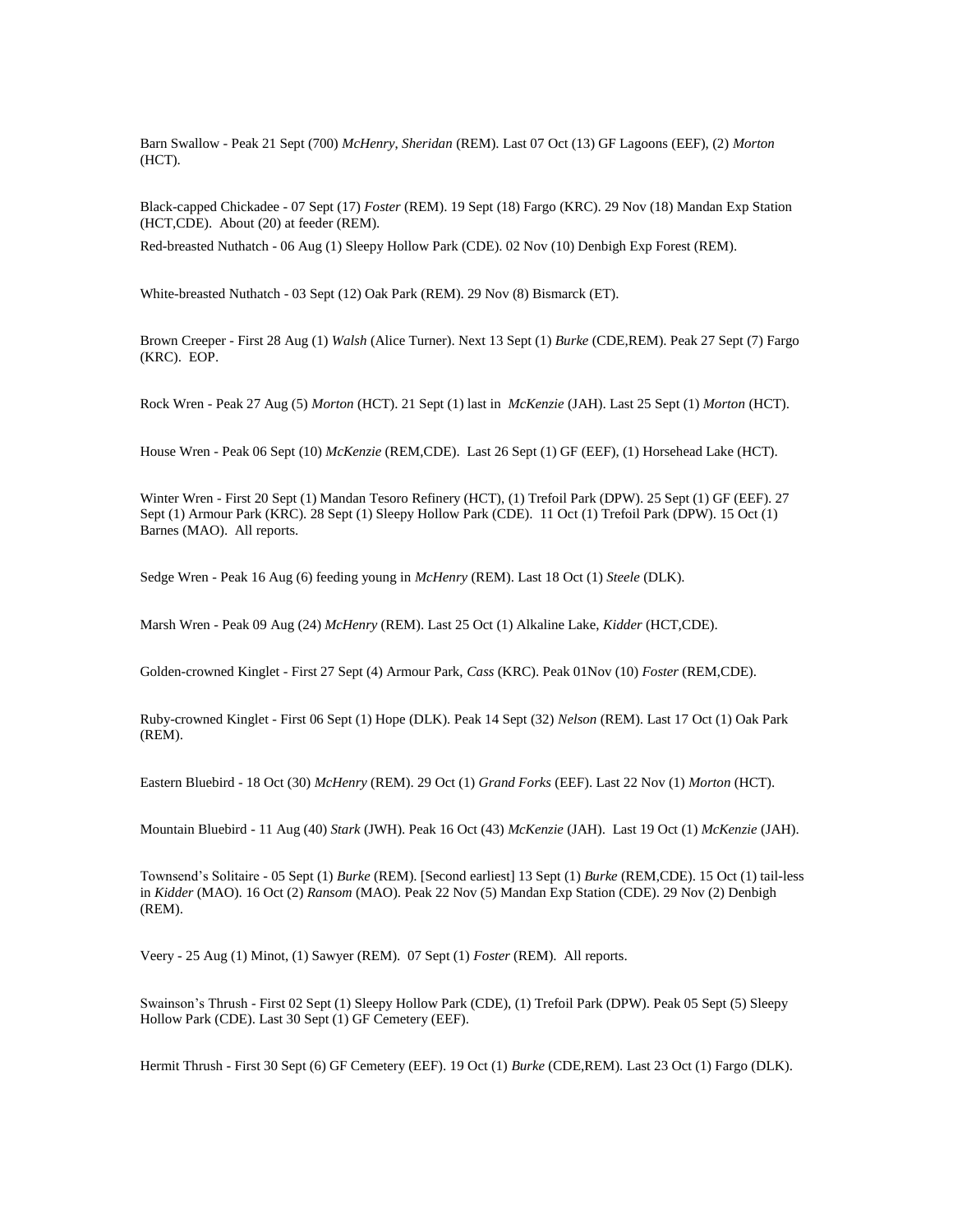American Robin - 05 Oct (300) Bismarck (ET). Peak 11 Oct (500) Fargo (KRC,CDE,REM,DWR).

Gray Catbird - Peak 28 Aug (9) *Ward* (REM). Last 23 Sept (3) Minot (REM).

Brown Thrasher - Peak 29 Aug (6) north-central ND (REM). Last 03 Oct (1) Sleepy Hollow Park (CDE).

European Starling - 23 Sept (1400) *Morton* (HCT). 25 Oct (1500) Bismarck Landfill (REM). 31 Oct (2500) *Grand Forks* (EEF).

American Pipit - First 06 Sept (1) GF Lagoons (EEF). Peak 17 Oct (164) *Grand Forks* (EEF). Last 09 Nov (1) GF Lagoons (EEF).

Sprague's Pipit - 05 Aug (1) Oakville Prairie (DOL). 06 Aug (4) Lostwood NWR (Benjamin Griffith). 10 Aug (8) *Slope* (REM). 03 Sept (6) *Morton*, *Oliver* (HCT). Last 18 Oct (1) *McHenry* (REM).

Bohemian Waxwing - First 01 Nov (1) McKenzie (JAH). Peak 02 Nov (25) NewTown (BH). 02 Nov (1) Denbigh (REM). All reports.

Cedar Waxwing - 19 Sept (135) Grand Forks (EEF). 02 Nov (100) Denbigh (REM). 08 Nov (250) Bismarck (CDE). Peak 16 Nov (500) Larimore (DOL).

Tennessee Warbler - First 07 Aug (1) Oak Park (REM), (1) GF Cemetery (EEF). Peak 13 Sept (11) *Burke* (REM,CDE). Last 19 Sept (1) Grand Forks (EEF).

Orange-crowned Warbler - First 01 Sept (1) *McKenzie,* (1) *Divide* (REM,CDE). Peak 23 Sept (75) Minot (REM). Last 26 Oct (1) Grand Forks (DOL).

Nashville Warbler - First 18 Aug (1) Grand Forks (EEF). Peak 27 Sept (3) Armour Park (KRC). Last 03 Oct (1) Elmwood Park, Fargo (KRC).

Yellow Warbler - 12 Aug (32) Minot (REM). Peak 06 Sept (60) LLNWR (DNS). Last 28 Sept (2) Mandan Tesoro Refinery (HCT).

Chestnut-sided Warbler - First 25 Aug (1) Grand Forks (EEF). Peak 01 Sept (2) *McKenzie* (REM,CDE). Last 11 Sept (1) Minot (REM).

Magnolia Warbler - First 07 Sept (2) *Foster* (REM). Peak 13 Sept (3) *Burke* (REM,CDE). 17 Sept (1) CSNWR (GAE). Last 23 Sept (2) Minot (REM). All reports.

Cape May Warbler - First 07 Sept (1) Hope (DLK), (1) *Foster* (REM). 14 Sept (1) *Nelson* (REM). Last 17 Sept (1) Grand Forks (EEF). All reports.

Black-throated Blue Warbler - 14 Sept (1) female in Hope (DLK).

Yellow-rumped Warbler - First 30 Aug (1) CSNWR (GAE). Peak 13 Sept (180) *Burke* (REM,CDE). Last 12 Nov (2) Arrowwood NWR (PRS).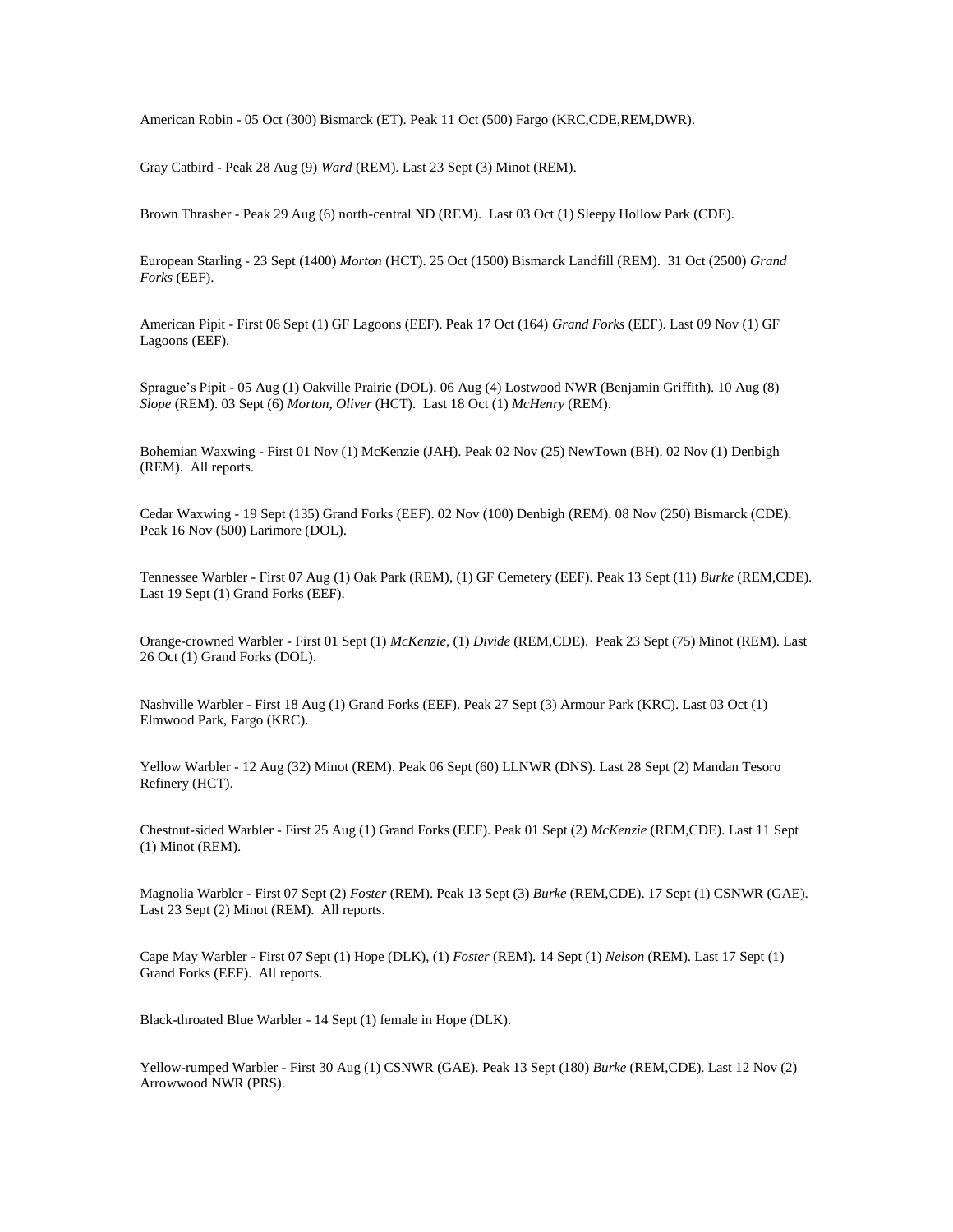Black-throated Green Warbler - 01 Sept (1) Hope (DLK). 02 Sept (1) Trefoil Park (DPW). Only reports.

Blackburnian Warbler - 19 Aug (2) Oak Park (REM). 24 Aug (1) Hope (DLK). Only reports.

Palm Warbler - First 05 Sept (1) *Burke* (REM). Peak 19 Sept (4) Grand Forks (EEF). Last 13 Oct (1) Grand Forks (EEF).

Bay-breasted Warbler - 01 Sept (1) *McKenzie* (CDE,REM). 07 Sept (1) Hope (DLK). Last 07 Oct (1) *Grand Forks* (EEF). All reports.

Blackpoll Warbler - First 02 Sept (2) *Divide* (REM,CDE). Peak 13 Sept (11) *Burke* (REM,CDE). Last 19 Sept (1) Fargo (KRC).

Black-and-white Warbler - 04 Aug (1) Oak Park (REM). Peak 13 Sept (4) *Burke* (REM,CDE). Last 19 Sept (2) Fargo (KRC).

American Redstart - 22 Aug (2) Minot (REM). 23 Aug (7) Bismarck (CDE). Last 23 Sept (1) Minot (REM).

Prothonotary Warbler - 26 Sept (1) TRNP - North Unit (Mark & Joanne Hubinger, Betty Rainwater, Mike Snable) Photographed and documented.  $[16^{th}$  state report]

Ovenbird - 25 Aug (1) Minot (REM). Peak 13 Sept (3) *Burke* (REM,CDE). Last 03 Oct (1) Sleepy Hollow Park (CDE).

Northern Waterthrush - First 18 Aug (1) Oak Park (REM). Peak 13 Sept (5) *Burke* (REM,CDE). Last 05 Oct (1) Sleepy Hollow Park (CDE).

Mourning Warbler - First 18 Aug (1) Oak Park (REM). Peak 11 Sept (2) Minot (REM). Last 23 Sept (1) Oak Park (REM).

Common Yellowthroat - Peak 06 Sept (11) *McKenzie* (REM,CDE). 23 Sept (10) Minot (REM). Last 07 Oct (1) *Grand Forks* (EEF).

Wilson's Warbler - First 14 Aug (1) CSNWR (GAE). Peak 06 Sept (12) *McKenzie* (REM,CDE). Last 12 Oct (1) Fargo (CDE,REM,DWR).

Canada Warbler - 24 Aug (1) dead at NPWRC (TO). Only reports.

Yellow-breasted Chat - 06 Sept (1) *McKenzie* (CDE,REM). Only report

**Summer Tanager** - 05 Nov (1) Grand Forks (DOL). [Second November report]

Scarlet Tanager - 07 Sept (1) Hope (DLK). 19 Sept (1) Grand Forks (EEF).

Spotted Towhee - Peak 11 Sept (11) Sawyer (REM). 27 Sept (1) N. Fargo (DPW). 12 Oct (1) Fargo (CDE,DWR). Last 18 Oct (1) Sawyer (REM).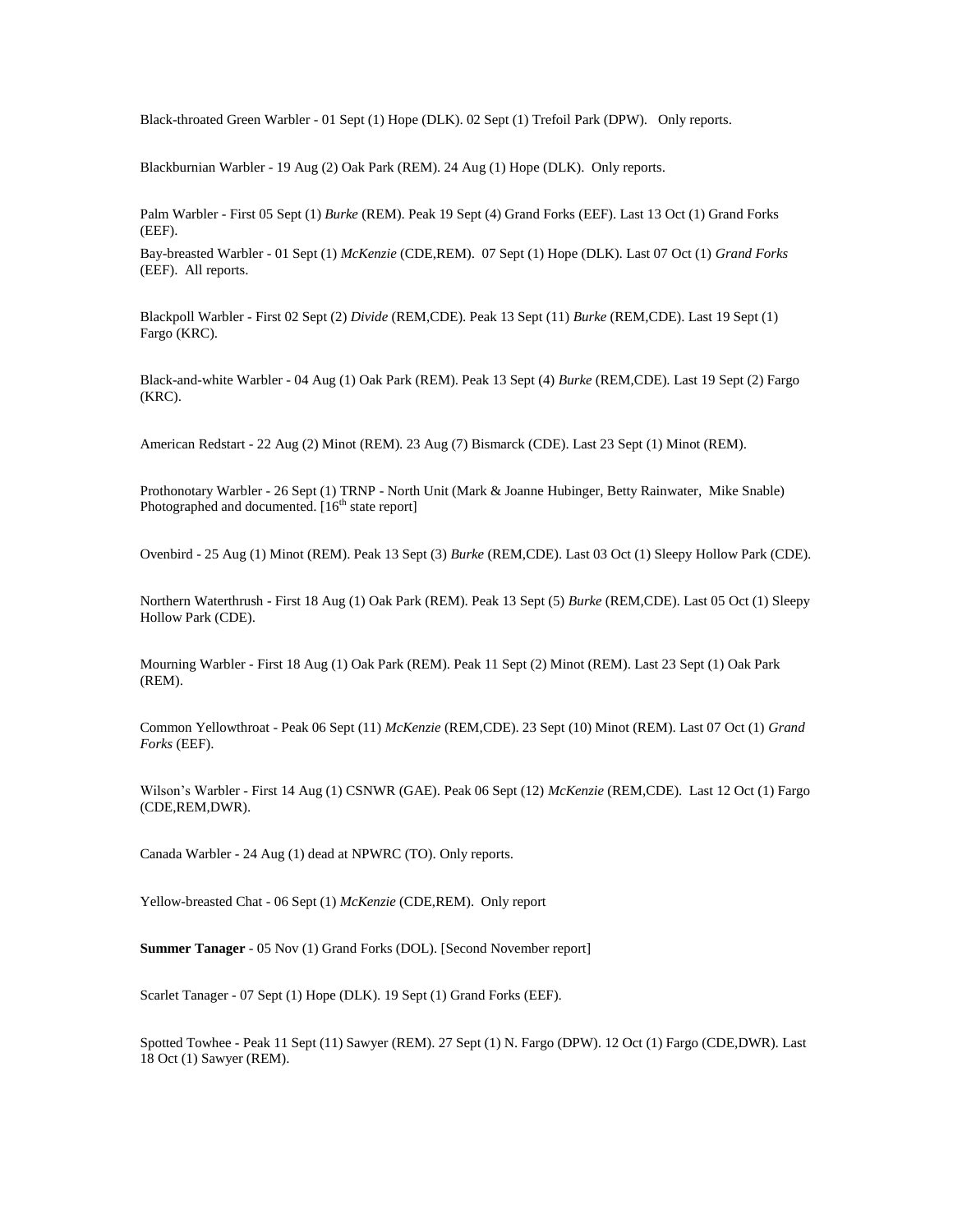Eastern Towhee - 17 Sept (1) Jamestown (CSt). 20 Sept (1) N. Fargo (DPW). Peak 26 Sept (1) Dawson WMA in *Kidder*, (1) Crystal Springs (MAO). 27 Sept (1) N. Fargo (DPW). 12 Oct (1) Fargo (REM,CDE,DWR). All reports.

American Tree Sparrow - First 10 Sept (1) NewTown (BH). Peak 16 Oct (72) Minot (REM). EOP.

Chipping Sparrow - 10 Oct (45) Fargo (REM,CDE,DWR). Last 27 Nov (1) Grand Forks (DOL), photographed [Very late]

Clay-colored Sparrow - 28 Aug (66) south-central ND (HCT). 05 Sept (40) *Burke* (REM). Last 18 Oct (1) Grand Forks (EEF).

Field Sparrow - 27 Aug (3) *Morton* (HCT). 06 Sept (1) *McKenzie* (REM,CDE). Last 28 Sept (2) Sleepy Hollow Park (CDE).

Vesper Sparrow - 06 Sept (30) McKenzie (REM,CDE). Last 12 Nov (2) Arrowwood NWR (PRS). [Very late]

Lark Sparrow - Peak 06 Aug (20) Lostwood NWR (Benjamin Griffith). 24 Aug (14) *McKenzie* (REM). Last 10 Oct (1) Mandan Tesoro Refinery (HCT).

Lark Bunting - Last 03 Aug (7) *Souix* (REM).

Savannah Sparrow - Peak 23 Sept (192) *Morton*, *Oliver* (HCT). 16 Oct (84) *Grand Forks* (EEF). Last 07 Nov (1) Fargo Lagoons (KRC).

Baird's Sparrow - 06 Aug (3) Lostwood NWR (Benjamin Griffith).

Grasshopper Sparrow - Peak 06 Aug (20) Lostwood NWR (Benjamin Griffith). 09 Aug (14) *McHenry* (REM). Last 03 Sept (3) *Oliver* (HCT).

LeConte's Sparrow - 17 Aug (4) *Grand Forks* (EEF). 21 Sept (6) *Sheridan* (REM). Last 05 Oct (2) LLNWR (CDE).

Nelson's Sharp-tailed Sparrow - 16 Aug (1) *McHenry* (REM). 28 Aug (2) Rice Lake, *Burleigh* (HCT). Last 20 Sept (1) LLNWR (CDE).

Fox Sparrow - First 19 Sept (1) Minot (REM). Peak 11 Oct (3) Fargo (KRC,CDE,REM,DWR). 18 Nov (1) Grand Forks (Russ Wilber).

Song Sparrow - Peak 05 Sept (11) *Burke* (REM). Last 26 Oct (1) Hope (DLK).

Lincoln's Sparrow - First 30 Aug (1) Hope (DLK). Peak 23 Sept (18) Minot (REM). 24 Sept (15) Mandan Tesoro Refinery (HCT). Last 17 Oct (1) *Grand Forks* (EEF).

Swamp Sparrow - 13 Sept (2) *Burke* (CDE,REM). Peak 05 Oct (6) LLNWR (CDE). Last 15 Oct (1) *Grand Forks* (EEF), Minot (REM).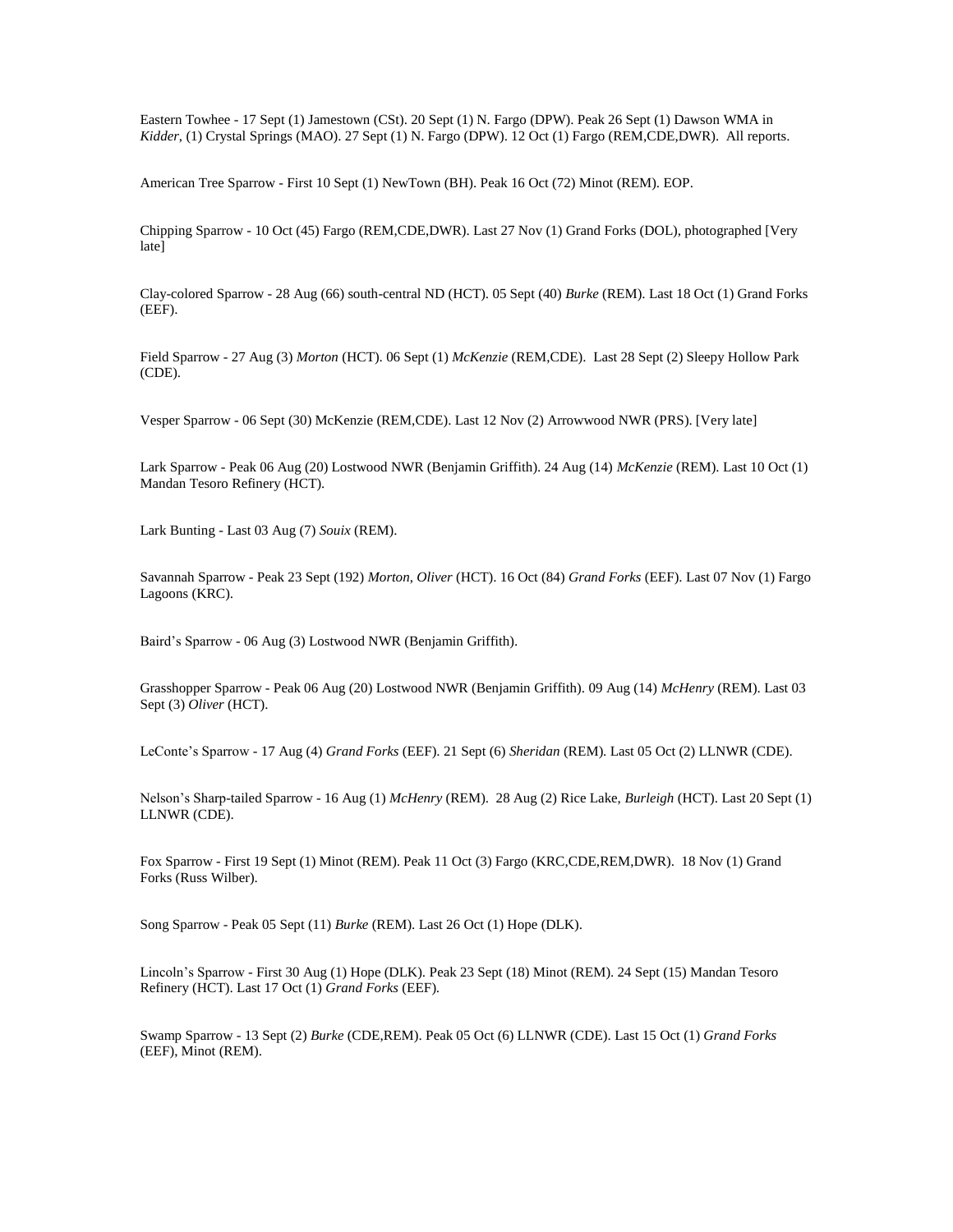White-throated Sparrow - First 07 Sept (3) *Foster* (REM), (1) Sleepy Hollow Park (CDE). Peak 23 Sept (80) Minot (REM), 26 Sept (80) *Grand Forks* (EEF), 28 Sept (76) Fargo (KRC) . 27 Nov (10) UND Campus (DOL) thru EOP.

Harris's Sparrow - First 13 Sept (2) *Burke* (REM,CDE). Peak 16 Oct (60) MSL (REM). Last 15 Nov (1) Sawyer (REM).

White-crowned Sparrow - First 05 Sept (1) *Burke* (REM). Peak 01 Oct (50) *Grand Forks* (EEF). Last 16 Oct (3) MSL (REM), (2) *Grand Forks* (EEF), (1) Mandan Tesoro Refinery (HCT).

Dark-eyed Junco - First 09 Sept (1) CSNWR (GAE). 07 Oct (95) *Grand Forks* (EEF). Peak 03 Oct (102) Elmwood Park, Fargo (KRC). 11 Oct (100) Fargo (KRC,CDE,REM,DWR).

Lapland Longspur - First 19 Sept (2) *Steele* (DLK). Peak 21 Oct (2000) *Morton* (HCT).

Smith's Longspur - 01 Oct (2) *Grant* (DNS). 14 Oct (2) Arrowwood NWR (MAO). 16 Oct (1) *Ransom* (MAO). 18 Oct (7) *McHenry* (REM).

Chestnut-collared Longspur - 15 Aug (3 FY) n of GF Lagoons (EEF). Peak 28 Aug (101) south-central ND (HCT). Last 22 Sept (1) *Oliver* (HCT).

Snow Bunting - First 05 Oct (1) GF Lagoons (EEF). Peak 20 Oct (450) *Ward* (SDL). 30 Nov (200) *Stark* (JWH).

Northern Cardinal - Male present at feeders but not seen every day (DOL). Usual observations in Fargo.

Rose-breasted Grosbeak - 30 Aug (5) Sawyer (REM). Peak 19 Sept (7) Fargo (KRC). Last 24 Sept (1) Sleepy Hollow Park (CDE).

Black-headed Grosbeak - 21 Aug (3) Sawyer (REM). Last 26 Aug (2) Mandan (HCT).

**Blue Grosbeak** - Last 23 Aug (1) Beaver Bay recreation area, *Emmons* (HCT).

Lazuli Bunting - Peak 23 Aug (4) Mandan Exp Station (CDE). Last 06 Sept (1) *McKenzie* (REM,CDE).

Indigo Bunting - 06 Aug (1) hybrid at MSL (REM). 19 Sept (1) Trefoil Park (KRC). Last 23 Sept (1) Grand Forks (EEF).

Dickcissel - 28 Aug (9) Rice Lake area, *Burleigh* (HCT).

Bobolink - Peak 30 Aug (60) MSL (REM). Last 22 Sept (1) *Steele* (DLK).

Red-winged Blackbird - 07 Sept (6000) *Wells*, *Foster* (REM).

Western Meadowlark - 05 Sept (144) *Oliver*, *Morton* (HCT). Last 09 Nov (2) *McHenry* (REM).

Yellow-headed Blackbird - Peak 24 Aug (500) *Nelson* (EEF). Last 23 Nov (1) *Nelson* (REM).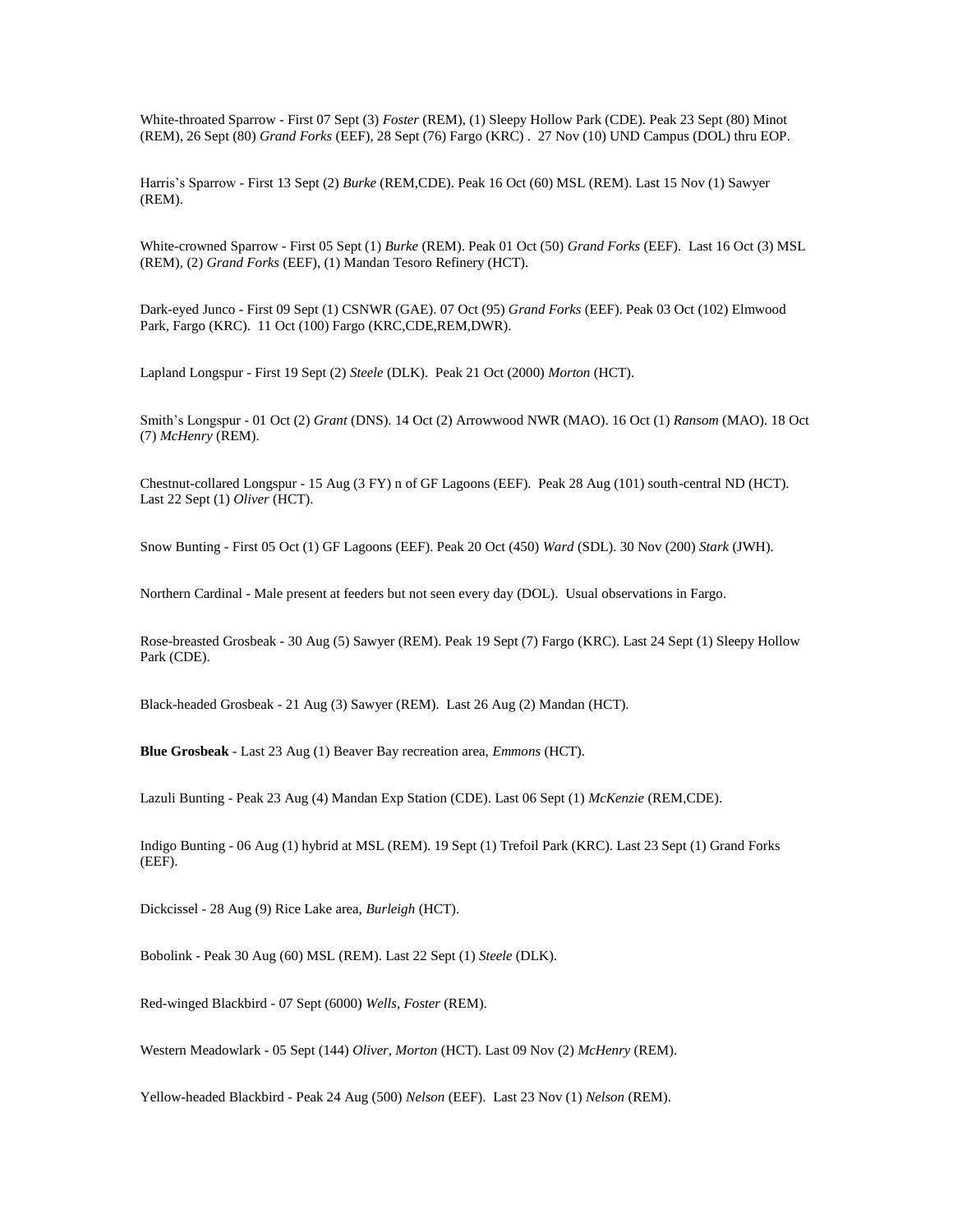Rusty Blackbird - First 17 Sept (1) Mandan Teroro Refinery (HCT). Peak 30 Oct (100) New John's Lake, *Burleigh* (HCT), 01 Nov (100) *Grand Forks* (TGD). 15 Nov (1) *McKenzie* (JAH). Last 24 Nov (1) Mandan Tesoro Refinery (HCT).

Brewer's Blackbird - Peak 13 Sept (935) *Morton*, *Oliver* (HCT) 09 Oct (900) *Grand Forks* (EEF). Last 31 Oct (300) *Grand Forks* (EEF).

Common Grackle - 11 Oct (7000) *Burleigh, Logan* (HCT). Last EOP in Bismarck (CDE).

Brown-headed Cowbird - 09 Aug (120) *McHenry* (REM). Last 05 Sept (1) *Burke* (REM).

Orchard Oriole - 03 Aug (3) *Steele* (DLK). 04 Aug (3) *Grand Forks* (EEF). 29 Aug (3) USNWR in *Renville* (REM). Last 15 Sept (2) *Traill* (AW,SW).

Baltimore Oriole - Peak 19 Aug (7) *Ward* (REM). Last 10 Oct (1) died in *Grand Forks* (EEF).

Pine Grosbeak - First 31 Oct (1) *Williams* (REM,CDE). 02 Nov (1) Denbigh Exp Forest (REM). 15 Nov (1) *Barnes*  (DLK). 25 Nov (1) photo of male in Bismarck appeared in the Tribune (Judi Dahl). All reports.

Purple Finch - First 01 Aug (1) Sawyer (REM). 22 Nov (24) Mandan Exp Station (CDE). Peak 29 Nov (55) Denbigh (REM).

House Finch - Peak 22 Nov (100) Center (CDE).

Red Crossbill - 16 Oct (1) Oak Park (REM). 19 Oct (2) *Burke* (REM,CDE). 02 Nov (4) Denbigh Exp Forest (REM). 29 Nov (19) Denbigh Exp Forest (REM). All reports.

White-winged Crossbill - First 19 Oct (15) *Burke* (REM,CDE). 24 Oct (12) Oak Park, (40) Denbigh (REM). 25 Oct (1) Hope (DLK). 31 Oct (3) Camp Grassick (MAO). 31 Oct (1) Ray (REM,CDE). 16 Nov (15) Rugby (REM,CDE). 21 Nov (6) *Ransom*, (1) Sheyenne State Forest, (2) Fingal (MAO). 28 Nov (6) Jamestown (MAO).

Common Redpoll - First 24 Oct (1) Minot (REM). 17 Nov (40) *Ramsey* (EEF). Peak 28 Nov (70) *McLean* (REM).

Pine Siskin - 27 Nov (200) Burlington (SDL). 29 Nov (300) in a cut sunflower field south of Mandan (CDE,HCT).

American Goldfinch - 07 Sept (30) *Foster* (REM). 11 Sept (36) *Grand Forks* (EEF).

Evening Grosbeak - 08 Nov (1) CSNWR (GAE). [Two falls in a row, after a several years absence]

House Sparrow - 28 Aug (230) *Grand Forks* (EEF). Other observations of ~ (75).

### **Requiring more documentation:**

Red-throated Loon - 03 Aug (1) flyby over the Audubon Hwy 83 causeway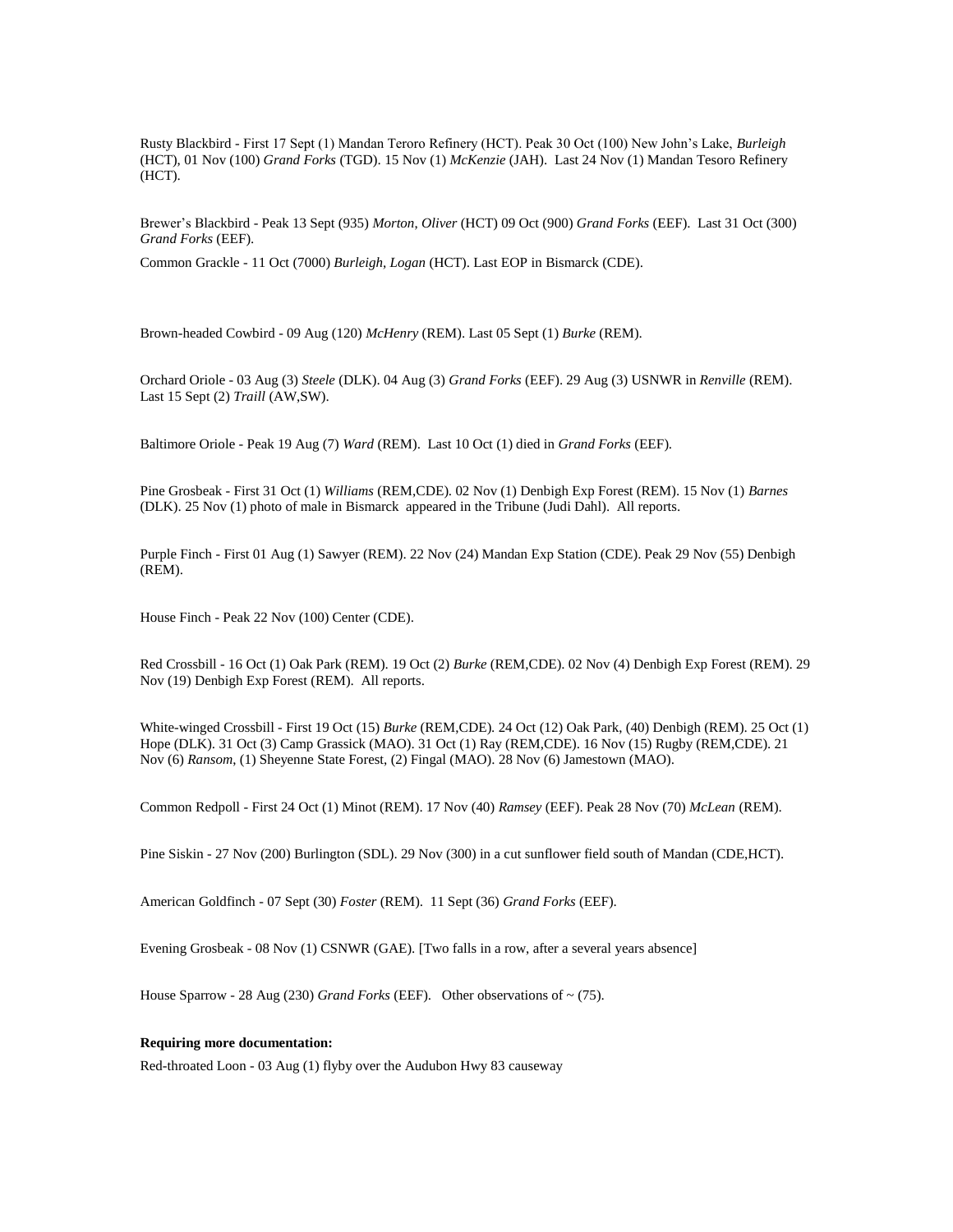Long-billed Curlew - 03 Aug (1) east of Underwood along Hwy 200

Western Sandpiper - 14 Aug (6) Arrowwood NWR

Barred Owl - 03 Oct (1) *Stutsman*, while bow-hunting deer.

Smith's Longspur - 05 Sept (10) Haven WPA

OBSERVERS: (from east to west, compilers underlined)

EBIRD: Benjamin Griffith, Chelsea Henderson, Susan Hill, Mark & Joanne Hubinger, Demetri Lafkas, Betty

Rainwater, Mike Snable, Alice TurnerFARGO: Patrick Beauzay, Mary Alice Bergen, Keith R. Corliss, Wick Corwin, Jerry Fauske, Rick Gjervold, Linda

and Joe Gregg, Jan Knodel, Robert H. O'Connor, Leo Lantz, Gary E. Nielson, Connie M. Norheim, Becky

Oberlander, Mark A.Otnes, Dean W. Riemer, Dennis P. Wiesenborn.

GRAND FORKS: Eve E. Freeberg, David O Lambeth, Cec Lambeth, Betsy Batstone-Cunningham, Tim G Driscoll, Magnus Elfwing, Ann Flower, Jack & Jean Johnston, Russ Melland, Alan & Sharon Watson, Russ & Pat Wilbur.

GRAFTON: Dean J. DiTommaso

HOPE: Donald L. Kubischta

ARROWWOOD NWR: Paulette R Scherr, Jeff Dion, Chris Eichhorn, Mark L. Vaniman, Matt VanThuyne, Stacy L. Whipp, Jen Zorn

NORTHERN PRAIRIE RESEARCH CENTER, JAMESTOWN: Larry D and Amy L. Igl, Alisa Bartos, Ray Bechheit,

Rick L. Bohn, Tom K. Buhl, Rachel Bush, Alisa Dovichin, Colin M. Dovichin, Heber Golden, Hal A.

Kantrud, Steve P. Lane, Tom Olson, Steve Peterson, Glen Sargent, Jill A. Schaffer, Terry L. Schaffer, Mark

H. Sherfy, Tom Sklebar, Jeramiah Slagter, Marsha A. Sovada, Steve Stucker, Brenda Jarski-Webber, Robert Woodard.

J. CLARK SALYER NWR: Gary A. Eslinger, Gary E. Erickson, Todd A Grant.

BISMARCK/MANDAN: Clark H. Talkington, Marlene Anderson, Justin Askim, Cathy Clayton, Judi Dahl,

Corey D. Ellingson, Joe Fleisher, Kristin H. Gonzalez, Mark A. Gonzalez, Ron E. Martin (Sawyer), Janelle J Masters, Betty Morgan, Mark A. Otnes (Fargo), Mike J. Rabenberg, Arlie/Vicki Reiswig, Dan L. Rogers, Johan Stenslie, Kristian Stenslie, Peder Stenslie, Solvei Stenslie, Tone-Lise Stenslie, Dan N. Svingen, Emily Svingen, Elena Svingen, Ila Svingen, Mike Szymanski, Erik Thompson, Lloyd Unser.

MINOT: Ron E. Martin, Kathy Jacobson, Sherry D. Leslie, Gary T. Leslie, Dan N. Svingen, David W. *Walsh*

RICHARDTON: Justin W. Hoff

GRASSY BUTTE: John A. Heiser

#### ABBREVIATIONS:

CSNWR - J. Clark Salyer NWR

GF Lagoons - Grand Forks Lagoons

KSNWR - Kelly's Slough NWR

LLNWR – Long Lake NWR

NDBS - North Dakota Birding Society (Fieldtrip)

NPWRC - Northern Prairie Wildlife Research Center - Jamestown

NWR - National Wildlife Refuge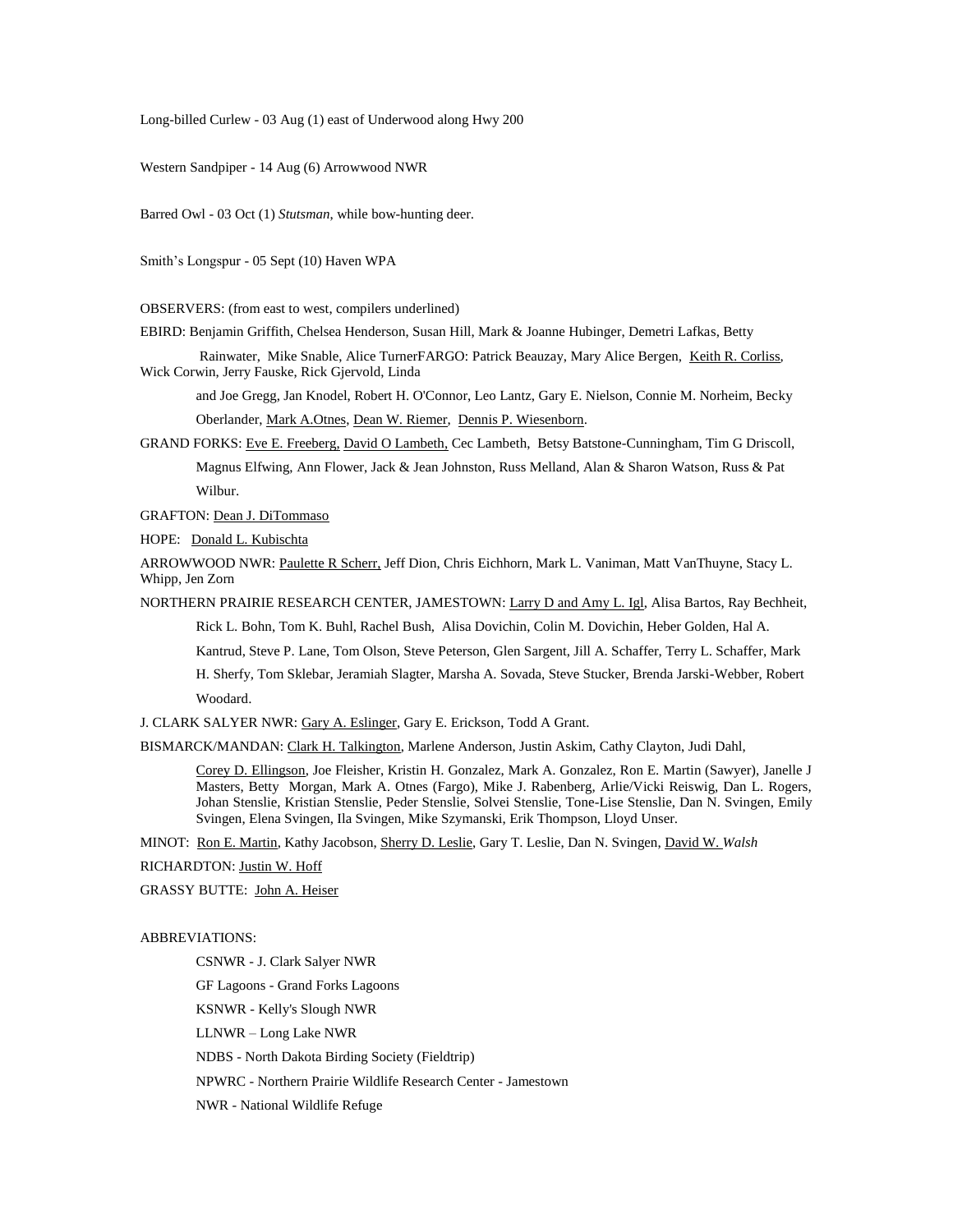TRSP - Turtle River State Park TRNP - Theodore Roosevelt National Park USNWR - Upper Souris NWR